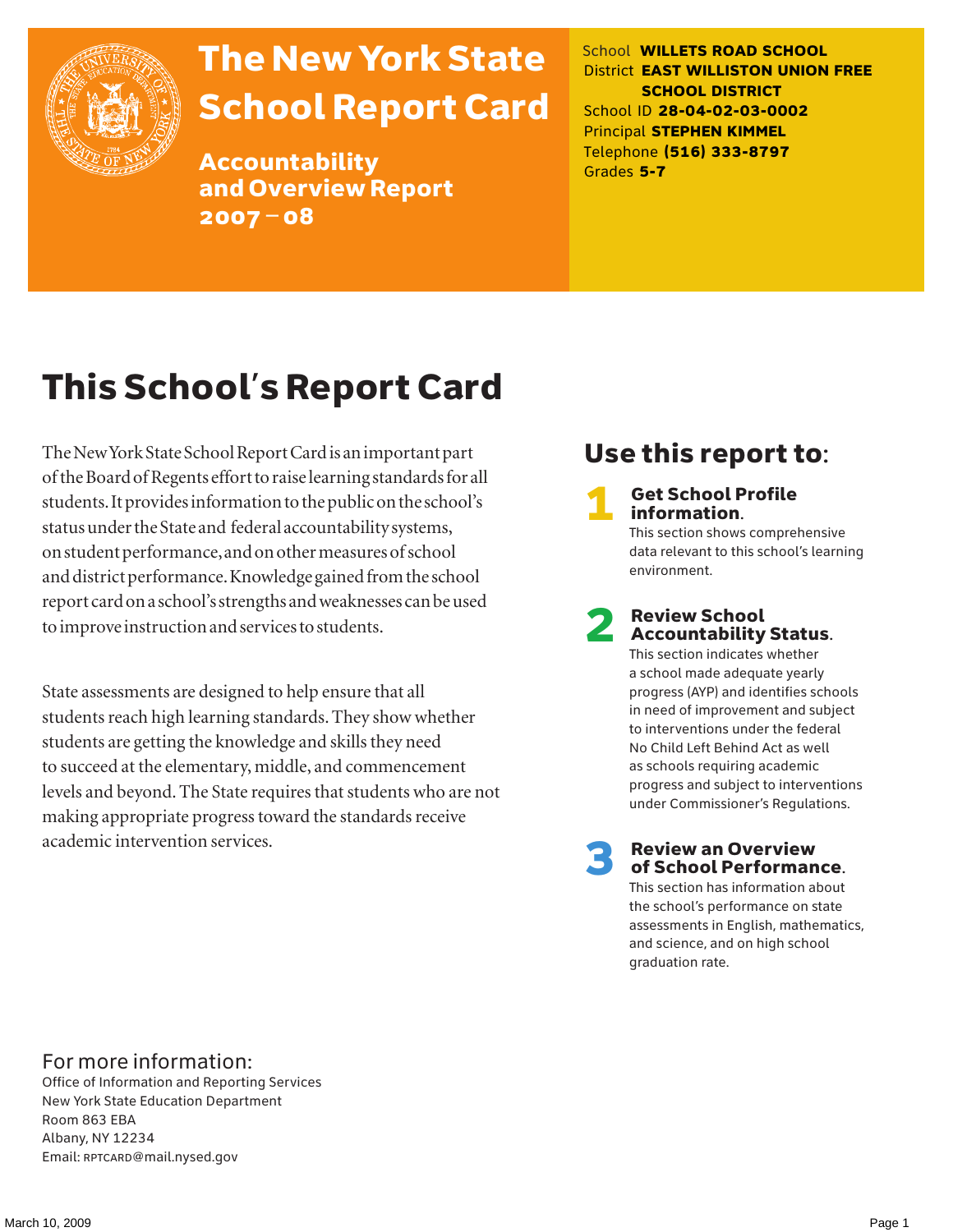School **WILLETS ROAD SCHOOL** District **EAST WILLISTON UNION FREE SCHOOL** School ID **28-04-02-03-0002 DISTRICT**

# School Profile

This section shows comprehensive data relevant to this school's learning environment, including information about enrollment, average class size, and teacher qualifications.

### Enrollment

|                            | $2005 - 06$ | 2006-07 | $2007 - 08$ |
|----------------------------|-------------|---------|-------------|
| Pre-K                      | 0           | 0       | 0           |
| Kindergarten               | 0           | 0       | 0           |
| Grade 1                    | 0           | 0       | 0           |
| Grade 2                    | 0           | 0       | 0           |
| Grade 3                    | 0           | 0       | 0           |
| Grade 4                    | 0           | 0       | 0           |
| Grade 5                    | 145         | 165     | 159         |
| Grade 6                    | 163         | 150     | 173         |
| <b>Ungraded Elementary</b> | 0           | 0       | 0           |
| Grade 7                    | 154         | 163     | 151         |
| Grade 8                    | 0           | 0       | 0           |
| Grade 9                    | 0           | 0       | 0           |
| Grade 10                   | 0           | 0       | 0           |
| Grade 11                   | 0           | 0       | 0           |
| Grade 12                   | 0           | 0       | 0           |
| <b>Ungraded Secondary</b>  | 0           | 0       | 0           |
| Total K-12                 | 462         | 478     | 483         |

## Enrollment Information

*Enrollment* counts are as of Basic Educational Data System (BEDS) day, which is typically the first Wednesday of October of the school year. Students who attend BOCES programs on a part-time basis are included in a school's enrollment. Students who attend BOCES on a full-time basis or who are placed full time by the district in an out-of-district placement are not included in a school's enrollment. Students classified by schools as "pre-first" are included in first grade counts.

### Average Class Size

|                       | 2005-06 | $2006 - 07$ | $2007 - 08$ |
|-----------------------|---------|-------------|-------------|
| <b>Common Branch</b>  |         | 23          | 23          |
| Grade 8               |         |             |             |
| English               |         |             |             |
| <b>Mathematics</b>    |         |             |             |
| Science               |         |             |             |
| <b>Social Studies</b> |         |             |             |
| Grade 10              |         |             |             |
| English               |         |             |             |
| <b>Mathematics</b>    |         |             |             |
| Science               |         |             |             |
| <b>Social Studies</b> |         |             |             |

### Average Class Size Information

*Average Class Size* is the total registration in specified classes divided by the number of those classes with registration. *Common Branch* refers to self-contained classes in Grades 1–6.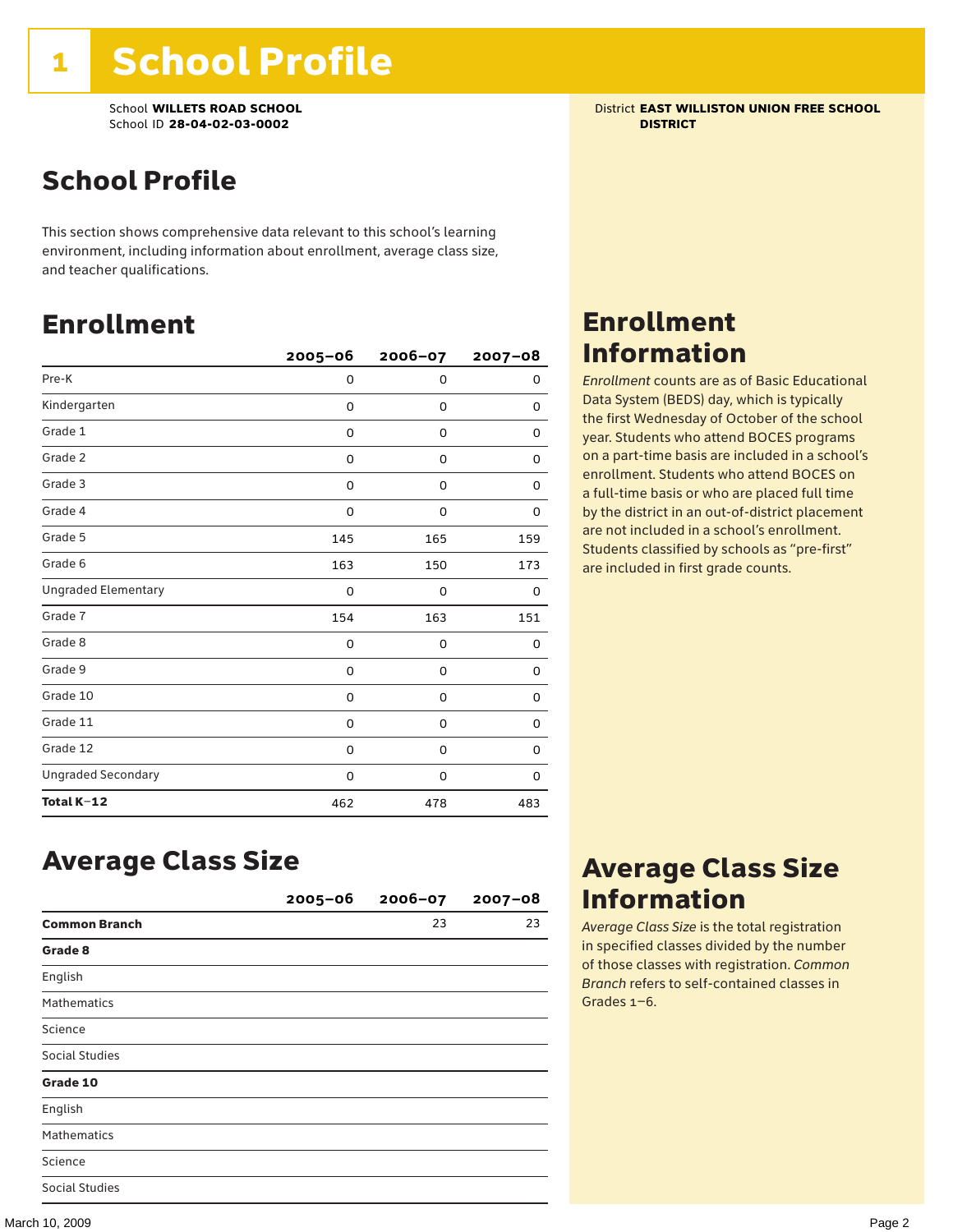# Demographic Factors

|                                                    |              | $2005 - 06$ | 2006-07 |     | 2007-08 |     |
|----------------------------------------------------|--------------|-------------|---------|-----|---------|-----|
|                                                    | #            | %           | #       | %   | #       | %   |
| Eligible for Free Lunch                            | 12           | 3%          | 1       | 0%  | 6       | 1%  |
| Reduced-Price Lunch                                | $\mathbf{1}$ | 0%          | 0       | 0%  | 1       | 0%  |
| Student Stability*                                 |              | 96%         |         | 96% |         | 98% |
| Limited English Proficient                         | 0            | 0%          | 8       | 2%  | 7       | 1%  |
| <b>Racial/Ethnic Origin</b>                        |              |             |         |     |         |     |
| American Indian or Alaska Native                   | 0            | 0%          | 0       | 0%  | 0       | 0%  |
| <b>Black or African American</b>                   | 0            | 0%          | 0       | 0%  | 3       | 1%  |
| Hispanic or Latino                                 | 0            | 0%          | 9       | 2%  | 11      | 2%  |
| Asian or Native<br>Hawaiian/Other Pacific Islander | 35           | 8%          | 76      | 16% | 77      | 16% |
| White                                              | 427          | 92%         | 393     | 82% | 392     | 81% |
| Multiracial**                                      | N/A          | N/A         | 0       | 0%  | 0       | 0%  |

\* Available only at the school level.

\*\* Multiracial enrollment data were not collected statewide in the 2005-06 school year.

### Attendance and Suspensions

|                            |   | $2004 - 05$   |   | $2005 - 06$   |   | $2006 - 07$ |  |
|----------------------------|---|---------------|---|---------------|---|-------------|--|
|                            | # | $\frac{0}{0}$ | # | $\frac{0}{0}$ | # | %           |  |
| Annual Attendance Rate     |   | 98%           |   | 96%           |   | 97%         |  |
| <b>Student Suspensions</b> | O | በ%            |   | በ%            |   | 1%          |  |

School **WILLETS ROAD SCHOOL** District **EAST WILLISTON UNION FREE SCHOOL**

### Demographic Factors Information

*Eligible for Free Lunch* and *Reduced*-*Price Lunch* percentages are determined by dividing the number of approved lunch applicants by the Basic Educational Data System (BEDS) enrollment in full-day Kindergarten through Grade 12. *Eligible for Free Lunch* and *Limited English Proficient* counts are used to determine *Similar Schools* groupings within a *Need*/*Resource Capacity* category. *Student Stability* is the percentage of students in the highest grade in a school who were also enrolled in that school at any time during the previous school year. (For example, if School A, which serves Grades 6–8, has 100 students enrolled in Grade 8 this year, and 92 of those 100 students were also enrolled in School A last year, the stability rate for the school is 92 percent.)

### Attendance and Suspensions Information

*Annual Attendance Rate* is determined by dividing the school's total actual attendance by the total possible attendance for a school year. A school's actual attendance is the sum of the number of students in attendance on each day the school was open during the school year. Possible attendance is the sum of the number of enrolled students who should have been in attendance on each day the school was open during the school year. *Student Suspension* rate is determined by dividing the number of students who were suspended from school (not including in-school suspensions) for one full day or longer anytime during the school year by the Basic Educational Data System (BEDS) day enrollments for that school year. A student is counted only once, regardless of whether the student was suspended one or more times during the school year.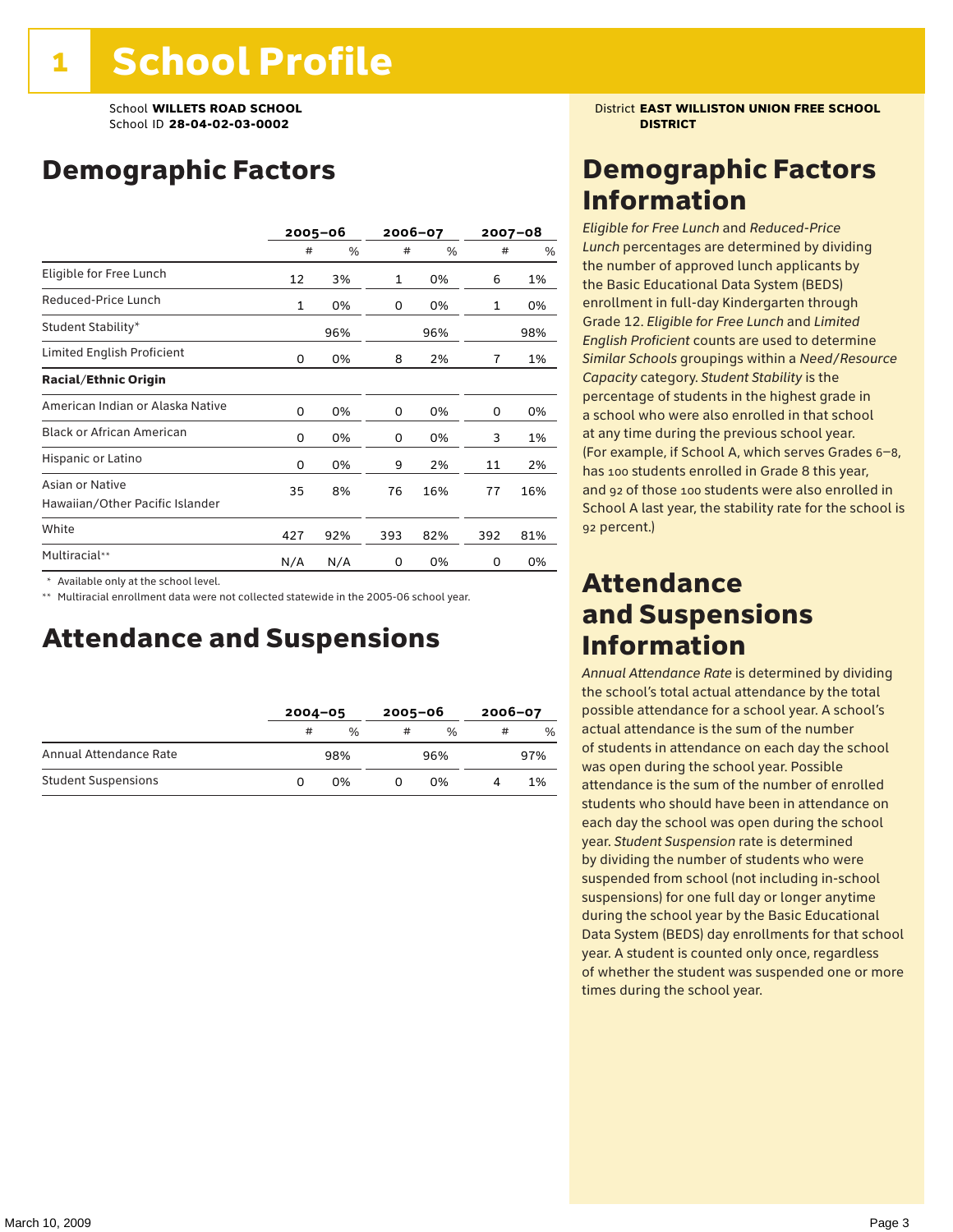# Teacher Qualifications

|                                                                 | $2005 - 06$ | $2006 - 07$ | $2007 - 08$ |
|-----------------------------------------------------------------|-------------|-------------|-------------|
| <b>Total Number of Teachers</b>                                 | 41          | 41          | 42          |
| Percent with No Valid<br>Teaching Certificate                   | 2%          | 0%          | 0%          |
| Percent Teaching Out<br>of Certification                        | 2%          | 2%          | 5%          |
| Percent with Fewer Than<br>Three Years of Experience            | 2%          | 0%          | 2%          |
| Percentage with Master's Degree<br>Plus 30 Hours or Doctorate   | 59%         | 61%         | 60%         |
| <b>Total Number of Core Classes</b>                             | 155         | 162         | 162         |
| Percent Not Taught by<br><b>Highly Qualified Teachers</b>       | 0%          | 2%          | 2%          |
| <b>Total Number of Classes</b>                                  | 198         | 200         | 210         |
| Percent Taught by Teachers Without<br>Appropriate Certification | 4%          | 3%          | 3%          |

### Teacher Turnover Rate

|                                                                       | $2004 - 05$ | 2005-06 | 2006-07 |
|-----------------------------------------------------------------------|-------------|---------|---------|
| Turnover Rate of Teachers with Fewer<br>than Five Years of Experience | በ%          | 40%     | 0%      |
| Turnover Rate of All Teachers                                         | 8%          | 13%     | 8%      |

# Staff Counts

|                                       | $2005 - 06$ | $2006 - 07$ | $2007 - 08$ |
|---------------------------------------|-------------|-------------|-------------|
| <b>Total Other Professional Staff</b> | 19          |             |             |
| Total Paraprofessionals*              | N/A         | N/A         | N/A         |
| <b>Assistant Principals</b>           |             |             |             |
| Principals                            |             |             |             |

\* Not available at the school level.

School **WILLETS ROAD SCHOOL** District **EAST WILLISTON UNION FREE SCHOOL**

# Teacher Qualifications Information

The *Percent Teaching Out of Certification* is the percent doing so more than on an incidental basis; that is, the percent teaching for more than five periods per week outside certification.

*Core Classes* are primarily K-6 common branch, English, mathematics, science, social studies, art, music, and foreign languages. The number of K-6 common branch core classes is multiplied by five so that these core class counts are weighted the same as counts for middle- and secondary-level teachers who report five classes per day. To be *Highly Qualified*, a teacher must have at least a Bachelor's degree, be certified to teach in the subject area, and show subject matter competency.

### Teacher Turnover Rate Information

*Teacher Turnover Rate* for a specified school year is the number of teachers in that school year who were not teaching in the following school year divided by the number of teachers in the specified school year, expressed as a percentage.

### Staff Counts Information

*Other Professionals* includes administrators, guidance counselors, school nurses, psychologists, and other professionals who devote more than half of their time to non-teaching duties. Teachers who are shared between buildings within a district are reported on the district report only.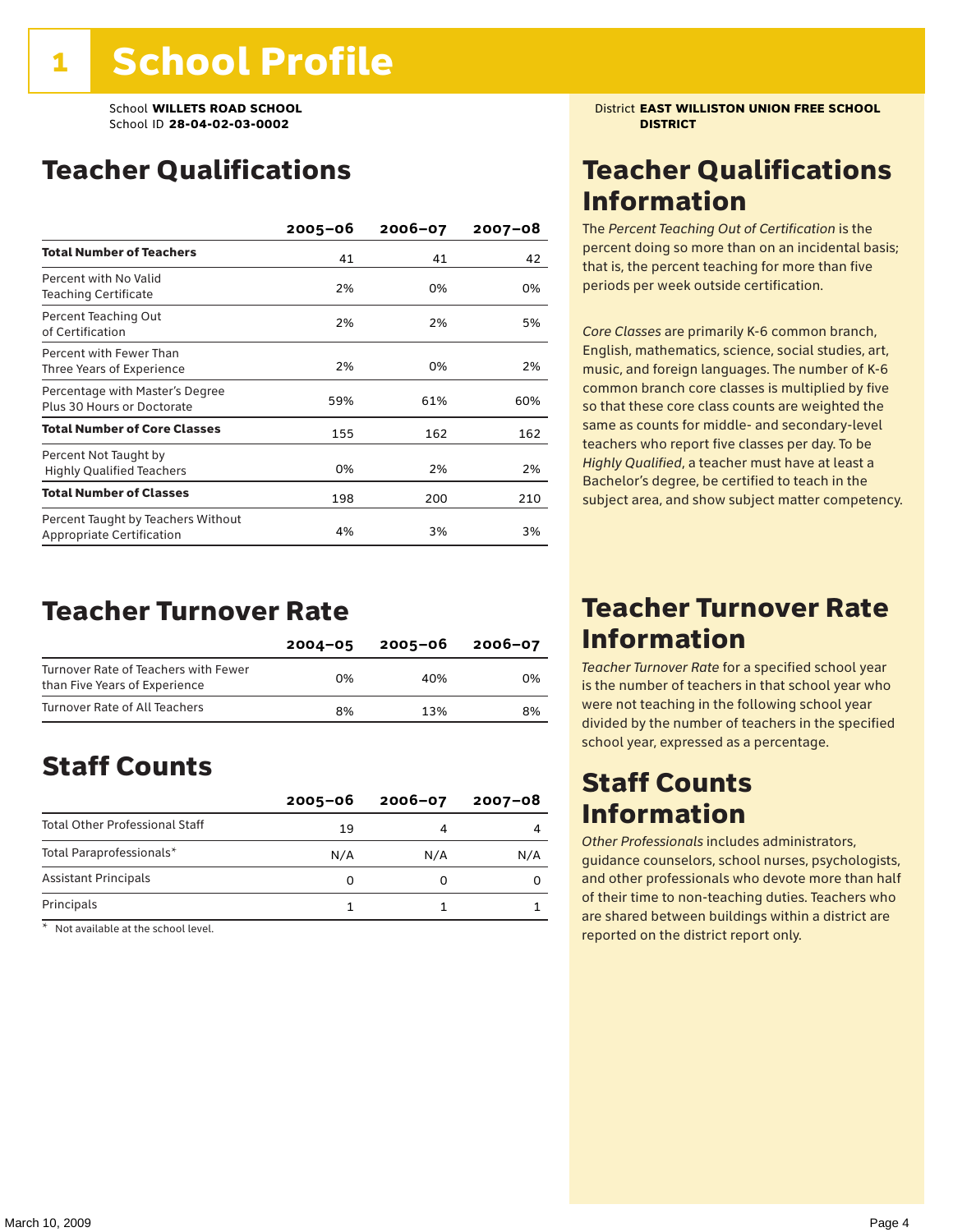## Understanding How Accountability Works in New York State

The federal No Child Left Behind (NCLB) Act requires that states develop and report on measures of student proficiency in 1) English language arts (ELA), in 2) mathematics, and on 3) a third indicator. In New York State in 2007–08, the third indicator is science at the elementary/middle level and graduation rate at the secondary level. Schools or districts that meet predefined goals on these measures are making Adequate Yearly Progress (AYP).



For more information about accountability in New York State, visit: www.emsc.nysed.gov/irts/accountability/home.shtml

### 1 English Language Arts (ELA)

To make AYP in ELA, every accountability group must make AYP. For a group to make AYP, it must meet the participation *and* the performance criteria.

### A Participation Criterion

At the elementary/middle level, 95 percent of Grades 3–8 students enrolled during the test administration period in each group with 40 or more students must be tested on the New York State Testing Program (NYSTP) in ELA or, if appropriate, the New York State English as a Second Language Achievement Test (NYSESLAT), or the New York State Alternate Assessment (NYSAA) in ELA. At the secondary level, 95 percent of seniors in 2007–08 in each accountability group with 40 or more students must have taken an English examination that meets the students' graduation requirement.

#### B Performance Criterion

At the elementary/middle level, the Performance Index (PI) of each group with 30 or more continuously enrolled tested students must equal or exceed its Effective Annual Measurable Objective (AMO) or the group must make Safe Harbor. (NYSESLAT is used only for participation.) At the secondary level, the PI of each group in the 2004 cohort with 30 or more members must equal or exceed its Effective AMO or the group must make Safe Harbor. To make Safe Harbor, the PI of the group must equal or exceed its Safe Harbor Target and the group must qualify for Safe Harbor using the third indicator, science or graduation rate.

### 2 Mathematics

The same criteria for making AYP in ELA apply to mathematics. At the elementary/middle level, the measures used to determine AYP are the NYSTP and the NYSAA in mathematics. At the secondary level, the measures are mathematics examinations that meet the students' graduation requirement.

### 3 Third Indicator

In addition to English language arts and mathematics, the school must also make AYP in a third area of achievement. This means meeting the criteria in science at the elementary/middle level and the criteria in graduation rate at the secondary level.

Elementary/Middle-Level Science: To make AYP, the All Students group must meet the participation criterion *and* the performance criterion.

### A Participation Criterion

Eighty percent of students in Grades 4 and/or 8 enrolled during the test administration period in the All Students group, if it has 40 or more students, must be tested on an accountability measure. In Grade 4, the measures are the Grade 4 elementary-level science test and the Grade 4 NYSAA in science. In Grade 8 science, the measures are the Grade 8 middle-level science test, Regents science examinations, and the Grade 8 NYSAA in science.

#### B Performance Criterion

The PI of the All Students group must equal or exceed the State Science Standard (100) or the Science Progress Target.

Qualifying for Safe Harbor in Elementary/Middle-Level ELA and Math: To qualify, the PI must equal or exceed the State Science Standard or the Science Progress Target in elementary/middle-level science for that group.

Secondary-Level Graduation Rate: For a school to make AYP in graduation rate, the percent of students in the 2003 graduation-rate total cohort in the All Students group earning a high school diploma by August 31, 2007 must equal or exceed the Graduation-Rate Standard (55%) or the Graduation-Rate Progress Target.

Qualifying for Safe Harbor in Secondary-Level ELA and Math: To qualify, the percent of the 2003 graduation-rate total cohort earning a local diploma by August 31, 2007 must equal or exceed the Graduation-Rate Standard (55%) or the Graduation-Rate Progress Target for that group.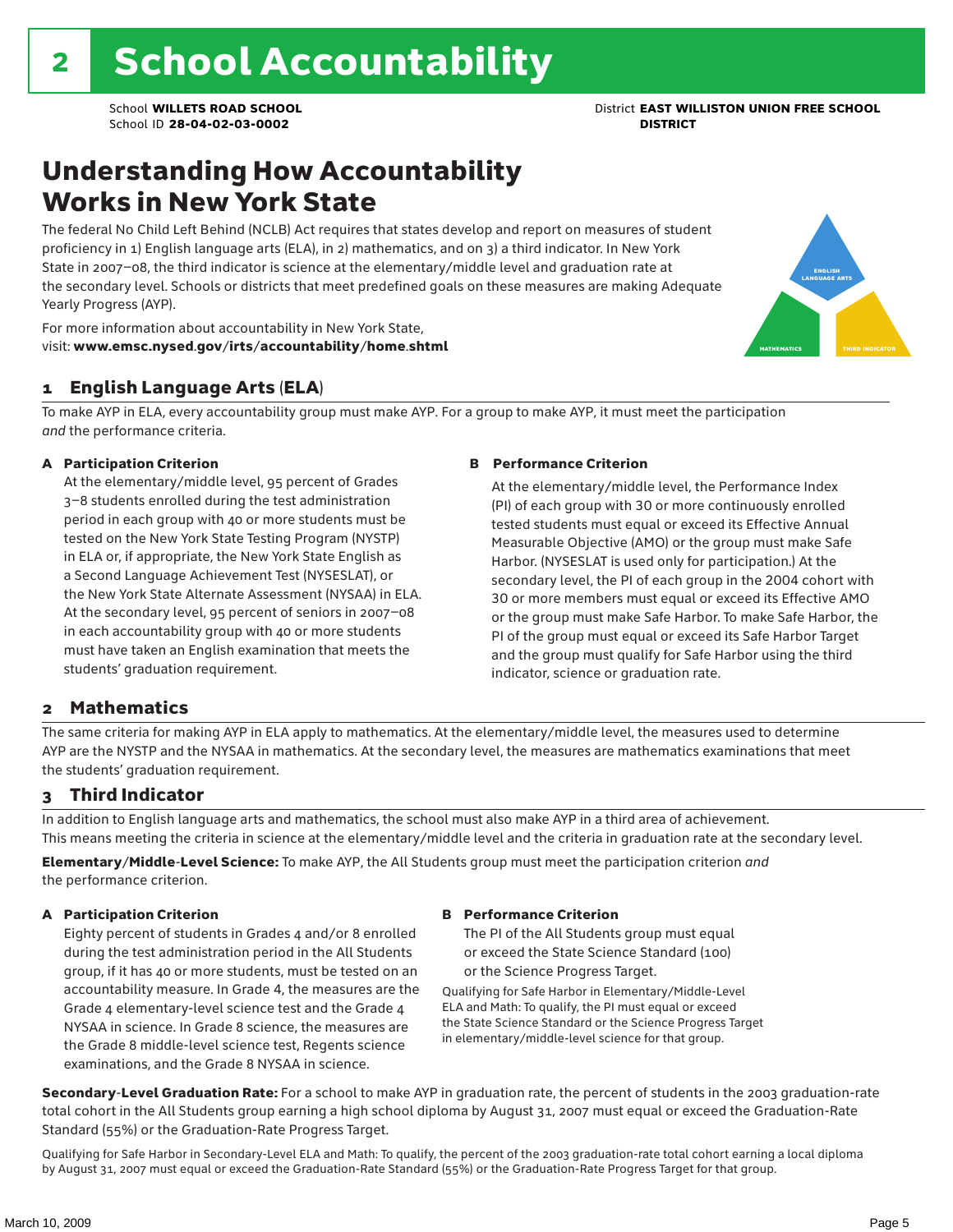# Useful Terms for Understanding Accountability

#### Accountability Cohort for English and Mathematics

The 2004 school accountability cohort consists of all students who first entered Grade 9 anywhere in the 2004–05 school year, and all ungraded students with disabilities who reached their seventeenth birthday in the 2004–05 school year, who were enrolled on October 3, 2007 and did not transfer to a diploma granting program. Students who earned a high school equivalency diploma or were enrolled in an approved high school equivalency preparation program on June 30, 2008, are not included in the 2004 school accountability cohort. The 2004 district accountability cohort consists of all students in each school accountability cohort plus students who transferred within the district after BEDS day plus students who were placed outside the district by the Committee on Special Education or district administrators and who met the other requirements for cohort membership. Cohort is defined in Section 100.2 (p) (16) of the Commissioner's Regulations.

### Adequate Yearly Progress (AYP)

Adequate Yearly Progress (AYP) indicates satisfactory progress by a district or a school toward the goal of proficiency for all students.

### Annual Measurable Objective (AMO)

The Annual Measurable Objective (AMO) is the Performance Index (PI) value that signifies that an accountability group is making satisfactory progress toward the goal that 100 percent of students will be proficient in the State's learning standards for English language arts and mathematics by 2013–14. The AMOs for each grade level will be increased as specified in CR100.2(p)(14) and will reach 200 in 2013–14. (See Effective AMO for further information.)

### Continuously Enrolled Students

At the elementary/middle level, continuously enrolled students are those enrolled in the school or district on BEDS day (usually the first Wednesday in October) of the school year until the test administration period. At the secondary level, all students who meet the criteria for inclusion in the accountability cohort are considered to be continuously enrolled.

### Effective Annual Measurable Objective (Effective AMO)

The Effective Annual Measurable Objective (Effective AMO) is the Performance Index (PI) value that each accountability group within a school or district is expected to achieve to make Adequate Yearly Progress (AYP). The Effective AMO is the lowest PI that an accountability group of a given size can achieve in a subject for the group's PI not to be considered significantly different from the AMO for that subject. If an accountability group's PI equals or exceeds the Effective AMO, it is considered to have made AYP. A more complete definition of Effective AMO and a table showing the PI values that each group size must equal or exceed to make AYP are available at www.emsc.nysed.gov/irts.

### Graduation-Rate Total Cohort

This term is defined on the graduation-rate accountability page.

#### Performance Index (PI)

A Performance Index is a value from 0 to 200 that is assigned to an accountability group, indicating how that group performed on a required State test (or approved alternative) in English language arts, mathematics, or science. Student scores on the tests are converted to four performance levels, from Level 1 to Level 4. (See performance level definitions on the Overview Summary page.) At the elementary/middle level, the PI is calculated using the following equation:

100 × [(Count of Continuously Enrolled Tested Students Performing at Levels 2, 3, and 4 + the Count at Levels 3 and 4) ÷ Count of All Continuously Enrolled Tested Students]

At the secondary level, the PI is calculated using the following equation:

100 × [(Count of Cohort Members Performing at

Levels 2, 3, and 4 + the Count at Levels 3 and 4)  $\div$  Count of All Cohort Members]

A list of tests used to measure student performance for accountability is available at www.emsc.nysed.gov/irts.

#### Progress Target

For accountability groups below the State Standard in science or graduation rate, the Progress Target is an alternate method for making Adequate Yearly Progress (AYP) or qualifying for Safe Harbor in English language arts and mathematics based on improvement over the previous year's performance.

#### Safe Harbor

Safe Harbor provides an alternate means to demonstrate Adequate Yearly Progress (AYP) for accountability groups that do not achieve their Effective Annual Measurable Objectives (AMOs) in English or mathematics.

#### Safe Harbor Targets

The 2007–08 safe harbor targets were calculated using the following equation:

2006–07 PI + (200 – the 2006–07 PI) × 0.10

#### Science Progress Target

The elementary/middle-level 2007–08 Science Progress Target is calculated by adding one point to the 2006–07 PI. The 2008–09 Science Progress Target is calculated by adding one point to the 2007–08 PI. The 2007–08 target is provided for groups whose PI was below the State Science Standard in 2007–08.

#### Science Standard

The criterion value that represents a minimally satisfactory performance in science. In 2007–08, the State Science Standard at the elementary/middle level is a Performance Index (PI) of 100. The Commissioner may raise the State Science Standard at his discretion in future years.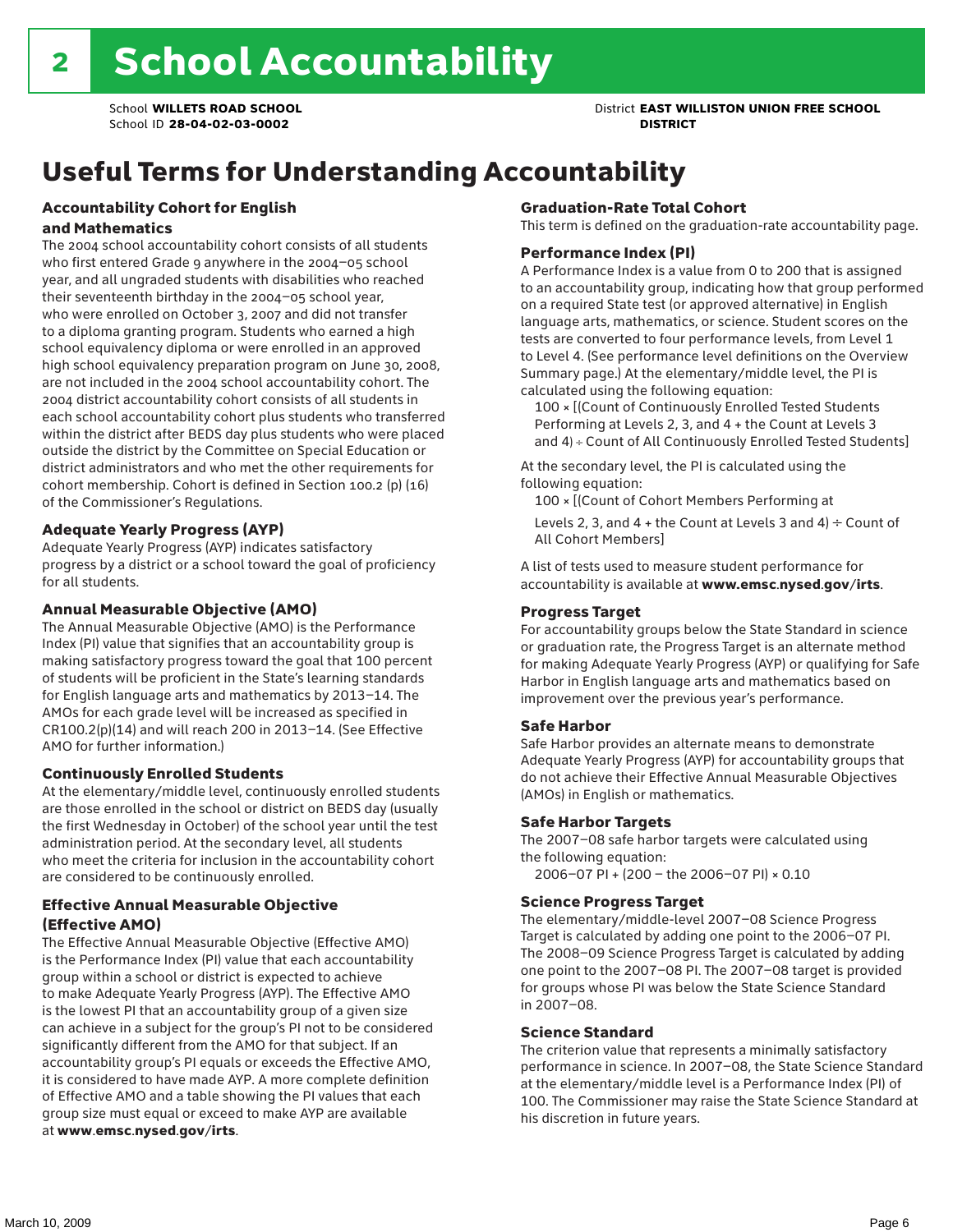School **WILLETS ROAD SCHOOL** District **EAST WILLISTON UNION FREE SCHOOL**

# Understanding Your School Accountability Status

The list below defines the school status categories applied to each accountability measure under New York State's accountability system, which is divided into a Federal Title I component and a State component. Accountability measures for schools at the elementary/middle level are English language arts (ELA), mathematics, and science; at the secondary level, they are ELA, mathematics, and graduation rate. A school may be assigned a different status for different accountability measures. The overall status of a school is the status assigned to the school for the accountability measure with the most advanced designation in the hierarchy. If the school receives Title I funds, it is the most advanced designation in the Title I hierarchy, unless the school is in good standing under Title I but identified as SRAP under the State hierarchy. A school that does not receive Title I funding in a school year does not have a federal status in that year; however, all schools (except charter schools) receive a state status even if they do not receive Title I funding. Schools in improvement status under Title I must provide school choice for their students; those in need of improvement in year 2 and beyond must also provide Supplemental Education Services to eligible students. Other consequences for schools not in good standing can be found at: www.emsc.nysed.gov/irts/school-accountability/about.shtml.

| <b>Federal Title I Status</b><br>(Applies to all New York State schools receiving Title I funds)                                                                                                                                                                                                         | <b>New York State Status</b><br>(Applies to all New York State public schools except charter schools) |                                                                                                                                                                                                                                                                                                                 |  |  |  |
|----------------------------------------------------------------------------------------------------------------------------------------------------------------------------------------------------------------------------------------------------------------------------------------------------------|-------------------------------------------------------------------------------------------------------|-----------------------------------------------------------------------------------------------------------------------------------------------------------------------------------------------------------------------------------------------------------------------------------------------------------------|--|--|--|
| School in Good Standing<br>Restructuring, Restructuring, Requiring Academic Progress, or as a School Under Registration Review.                                                                                                                                                                          |                                                                                                       | A school is considered to be in good standing if it has not been identified as a School in Need of Improvement, in Corrective Action, Planning for                                                                                                                                                              |  |  |  |
| School in Need of Improvement (Year 1)<br>A school that has not made AYP on the same accountability<br>measure for two consecutive years while receiving Title I funds<br>is considered a School in Need of Improvement (Year 1) for the<br>following year.                                              |                                                                                                       | <b>School Requiring Academic Progress (Year 1)</b><br>A school that has not made AYP on the same accountability<br>measure for two consecutive years is considered a School<br>Requiring Academic Progress (Year 1) for the following year.                                                                     |  |  |  |
| School in Need of Improvement (Year 2)<br>A School in Need of Improvement (Year 1) that does not make<br>AYP on the accountability measure for which it was identified<br>is considered a School in Need of Improvement (Year 2) for the<br>following year, if it continues to receive Title I funds.    |                                                                                                       | <b>School Requiring Academic Progress (Year 2)</b><br>A School Requiring Academic Progress (Year 1) that does not<br>make AYP on the accountability measure for which it was identified<br>is considered a School Requiring Academic Progress (Year 2) for<br>the following year.                               |  |  |  |
| <b>School in Corrective Action</b><br>A School in Need of Improvement (Year 2) that does not make<br>AYP on the accountability measure for which it was identified is<br>considered a School in Corrective Action for the following year,<br>if it continues to receive Title I funds.                   |                                                                                                       | <b>School Requiring Academic Progress (Year 3)</b><br>A School Requiring Academic Progress (Year 2) that does not<br>make AYP on the accountability measure for which it was identified<br>is considered a School Requiring Academic Progress (Year 3) for<br>the following year.                               |  |  |  |
| <b>School Planning for Restructuring</b><br>A School in Corrective Action that does not make AYP on the<br>accountability measure for which it was identified is considered<br>a School Planning for Restructuring for the following year, if it<br>continues to receive Title I funds.                  |                                                                                                       | <b>School Requiring Academic Progress (Year 4)</b><br>A School Requiring Academic Progress (Year 3) that does not<br>make AYP on the accountability measure for which it was identified<br>is considered a School Requiring Academic Progress (Year 4) for<br>the following year.                               |  |  |  |
| <b>School Restructuring (Year 1)</b><br>A School Planning for Restructuring that does not make<br>AYP on the accountability measure for which it was identified is<br>considered a School Restructuring (Year 1) for the following year,<br>if it continues to receive Title I funds.                    |                                                                                                       | <b>School Requiring Academic Progress (Year 5 and above)</b><br>A School Requiring Academic Progress (Year 4 and above) that does not<br>make AYP on the accountability measure for which it was identified is<br>considered a School Requiring Academic Progress (Year 5 and above) for<br>the following year. |  |  |  |
| School Restructuring (Year 2 and above)<br>A School Restructuring (Year 1 and above) that does not make<br>AYP on the accountability measure for which it was identified<br>is considered a School Restructuring (Year 2 and above) for the<br>following year, if it continues to receive Title I funds. |                                                                                                       |                                                                                                                                                                                                                                                                                                                 |  |  |  |

Pending - A school's status is "Pending" if the school requires special evaluation procedures and they have not yet been completed.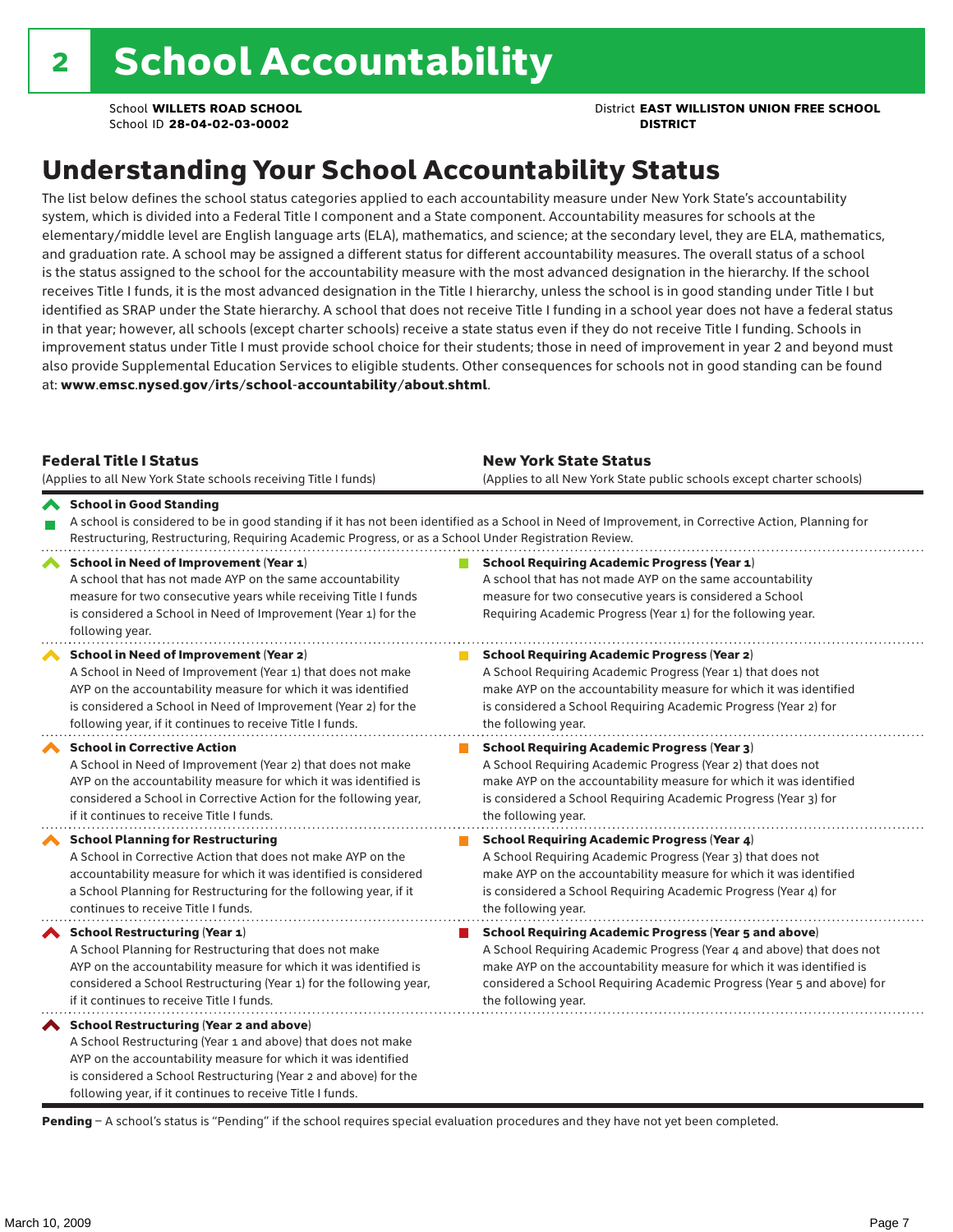# 2 School Accountability

School ID 28-04-02-03-0002

School **WILLETS ROAD SCHOOL**<br>School ID 28-04-02-03-0002<br>**DISTRICT** DISTRICT

### Summary

| <b>Overall Accountability</b> | <b>Good Standing</b>                                    |                                |                        |             |  |  |  |
|-------------------------------|---------------------------------------------------------|--------------------------------|------------------------|-------------|--|--|--|
| <b>Status (2008-09)</b>       |                                                         | <b>Elementary/Middle Level</b> | <b>Secondary Level</b> |             |  |  |  |
|                               | <b>ELA</b>                                              | Good Standing                  | ELA                    |             |  |  |  |
|                               | Math                                                    | Good Standing                  | Math                   |             |  |  |  |
|                               | Science                                                 |                                | <b>Graduation Rate</b> |             |  |  |  |
| <b>Title I Part A Funding</b> | <b>Years the School Received Title I Part A Funding</b> |                                |                        |             |  |  |  |
|                               | $2006 - 07$                                             |                                | $2007 - 08$            | $2008 - 09$ |  |  |  |
|                               | <b>YES</b>                                              |                                | <b>YES</b>             | <b>YES</b>  |  |  |  |

### On which accountability measures did this school make Adequate Yearly Progress (AYP) and which groups made AYP on each measure?

|                                                     | <b>Elementary/Middle Level</b> |               |         |               | <b>Secondary Level</b> |                        |  |  |
|-----------------------------------------------------|--------------------------------|---------------|---------|---------------|------------------------|------------------------|--|--|
|                                                     | English                        |               |         | English       |                        |                        |  |  |
| <b>Student Groups</b>                               | Language Arts                  | Mathematics   | Science | Language Arts | Mathematics            | <b>Graduation Rate</b> |  |  |
| <b>All Students</b>                                 | V                              | V             |         |               |                        |                        |  |  |
| <b>Ethnicity</b>                                    |                                |               |         |               |                        |                        |  |  |
| American Indian or Alaska Native                    |                                |               |         |               |                        |                        |  |  |
| <b>Black or African American</b>                    |                                |               |         |               |                        |                        |  |  |
| Hispanic or Latino                                  |                                |               |         |               |                        |                        |  |  |
| Asian or Native Hawaiian/Other Pacific<br>Islander  | V                              | V             |         |               |                        |                        |  |  |
| White                                               | ✔                              | ✔             |         |               |                        |                        |  |  |
| Multiracial                                         |                                |               |         |               |                        |                        |  |  |
| <b>Other Groups</b>                                 |                                |               |         |               |                        |                        |  |  |
| <b>Students with Disabilities</b>                   | V                              | V             |         |               |                        |                        |  |  |
| Limited English Proficient                          |                                |               |         |               |                        |                        |  |  |
| <b>Economically Disadvantaged</b>                   |                                |               |         |               |                        |                        |  |  |
| <b>Student groups making</b><br>AYP in each subject | $\vee$ 4 of 4                  | $\vee$ 4 of 4 |         |               |                        |                        |  |  |

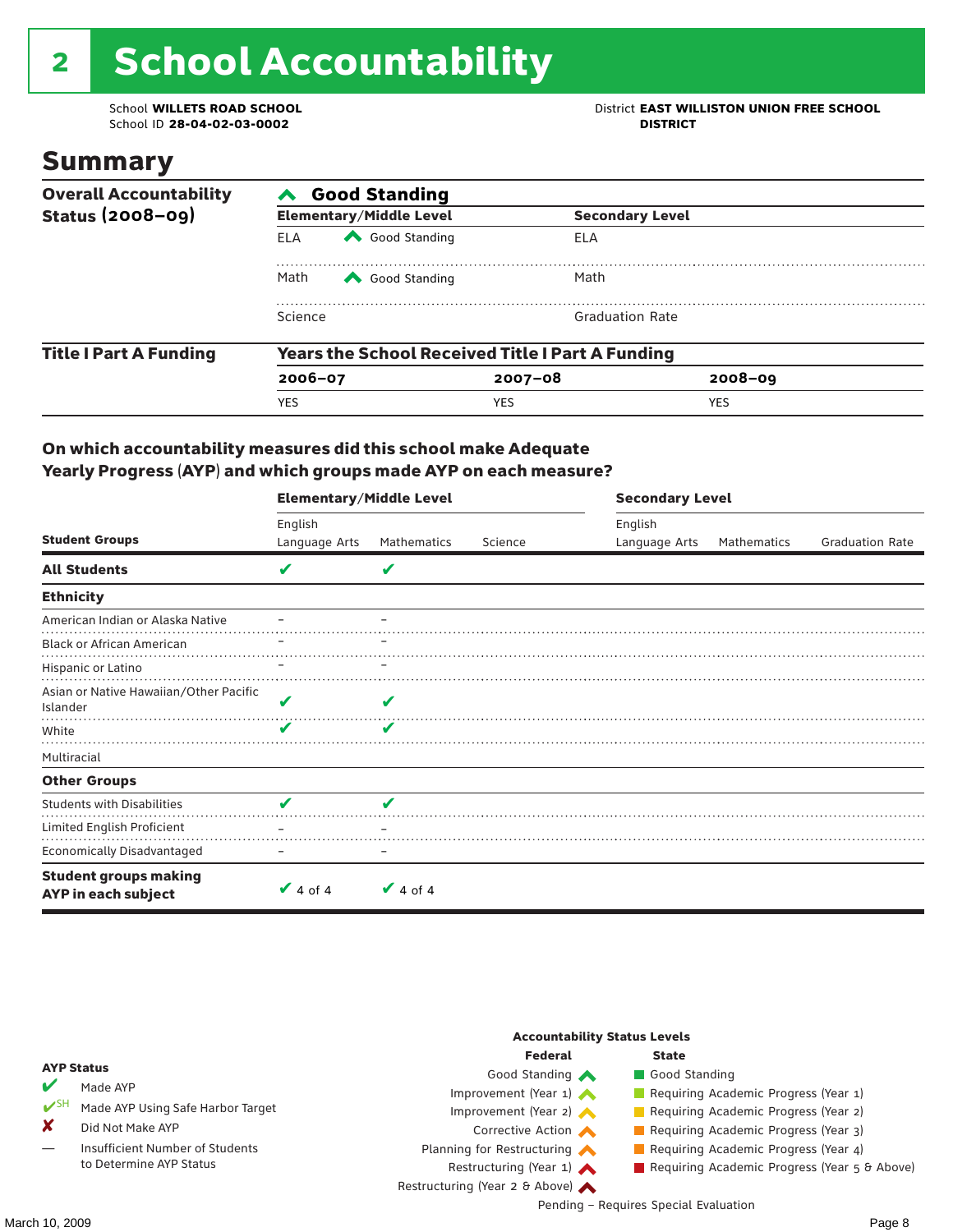# **Elementary/Middle-Level English Language Arts**

| <b>Accountability Status</b><br>for This Subject<br>$(2008 - 09)$ | ▰      | Good Standing                                          |
|-------------------------------------------------------------------|--------|--------------------------------------------------------|
| <b>Accountability Measures</b>                                    | 4 of 4 | Student groups making AYP in English language arts     |
|                                                                   | v      | Made AYP                                               |
| <b>Prospective Status</b>                                         |        | This school will be in good standing in 2009-10. [101] |

### How did students in each accountability group perform on **elementary/middle-level English language arts accountability measures?**

|                                                            | <b>AYP</b>    |           | Participation <sup>2</sup> |           | Test Performance <sup>3</sup> |           | <b>Performance Objectives</b> |         |  |
|------------------------------------------------------------|---------------|-----------|----------------------------|-----------|-------------------------------|-----------|-------------------------------|---------|--|
| <b>Student Group</b>                                       |               | Met       | Percentage                 | Met       | Performance                   | Effective | Safe Harbor Target            |         |  |
| (Total: Continuous Enrollment) <sup>1</sup>                | <b>Status</b> | Criterion | Tested                     | Criterion | Index                         | AMO       | $2007 - 08$                   | 2008-09 |  |
| <b>All Students (482:479)</b>                              | V             | V         | 100%                       | V         | 192                           | 128       |                               |         |  |
| <b>Ethnicity</b>                                           |               |           |                            |           |                               |           |                               |         |  |
| American Indian or Alaska Native<br>(1:1)                  |               |           |                            |           |                               |           |                               |         |  |
| <b>Black or African American</b><br>(1:1)                  |               |           |                            |           |                               |           |                               |         |  |
| Hispanic or Latino (17:16)                                 |               |           |                            |           |                               |           |                               |         |  |
| Asian or Native Hawaiian/Other Pacific<br>Islander (46:44) | ✔             | V         | 100%                       | V         | 189                           | 118       |                               |         |  |
| White (417:417)                                            | ✔             | ✔         | 100%                       | ✔         | 193                           | 128       |                               |         |  |
| Multiracial (0:0)                                          |               |           |                            |           |                               |           |                               |         |  |
| <b>Other Groups</b>                                        |               |           |                            |           |                               |           |                               |         |  |
| Students with Disabilities <sup>4</sup><br>(63:63)         |               | V         | 100%                       | v         | 168                           | 121       |                               |         |  |
| Limited English Proficient <sup>5</sup>                    |               |           |                            |           |                               |           |                               |         |  |
| (7:5)                                                      |               |           |                            |           |                               |           |                               |         |  |
| <b>Economically Disadvantaged</b><br>(9:9)                 |               |           |                            |           |                               |           |                               |         |  |
| <b>Final AYP Determination</b>                             | $\vee$ 4 of 4 |           |                            |           |                               |           |                               |         |  |

#### **NOTES**

- $1$  These data show the count of students enrolled during the test administration period (used for Participation) followed by the count of continuously enrolled tested students (used for Performance). For accountability calculations,
- students who were excused from testing for medical reasons are not included in the enrollment count. <sup>2</sup> Groups with fewer than 40 students enrolled during the test administration period are not required to meet the participation criterion. If the participation rate of a group fell below 95 percent in 2007–08, the enrollment shown is the sum of 2006–07 and 2007–08 enrollments and the percent tested is the weighted average
- of the participation rates over those two years.<br><sup>3</sup> For schools with fewer than 30 continuously enrolled tested students in the All Students group in 2007–08, data for 2006–07 and 2007–08 were combined to determine counts and PIs. For schools with 30 or more continuously enrolled students in the All Students group in 2007–08, student groups with fewer than 30
- continuously enrolled tested students are not required to meet the performance criterion. <sup>4</sup> If the school failed to make AYP solely because of the performance of students with disabilities, met the 95% participation requirement for this group, and would meet or exceed the AMO for this subject if 34 points were added to the PI, then the school is considered to have made AYP for students with disabilities.
- $5$  If the count of LEP students is equal to or greater than 30, former LEP students are also included in the performance calculations.
- ‡ This student group did not make AYP in science; therefore, it did not qualify for Safe Harbor.

AYP Status  $M$  Made AYP

X Did Not Make AYP

Made AYP Using Safe Harbor Target

Insufficient Number of Students to Determine AYP Status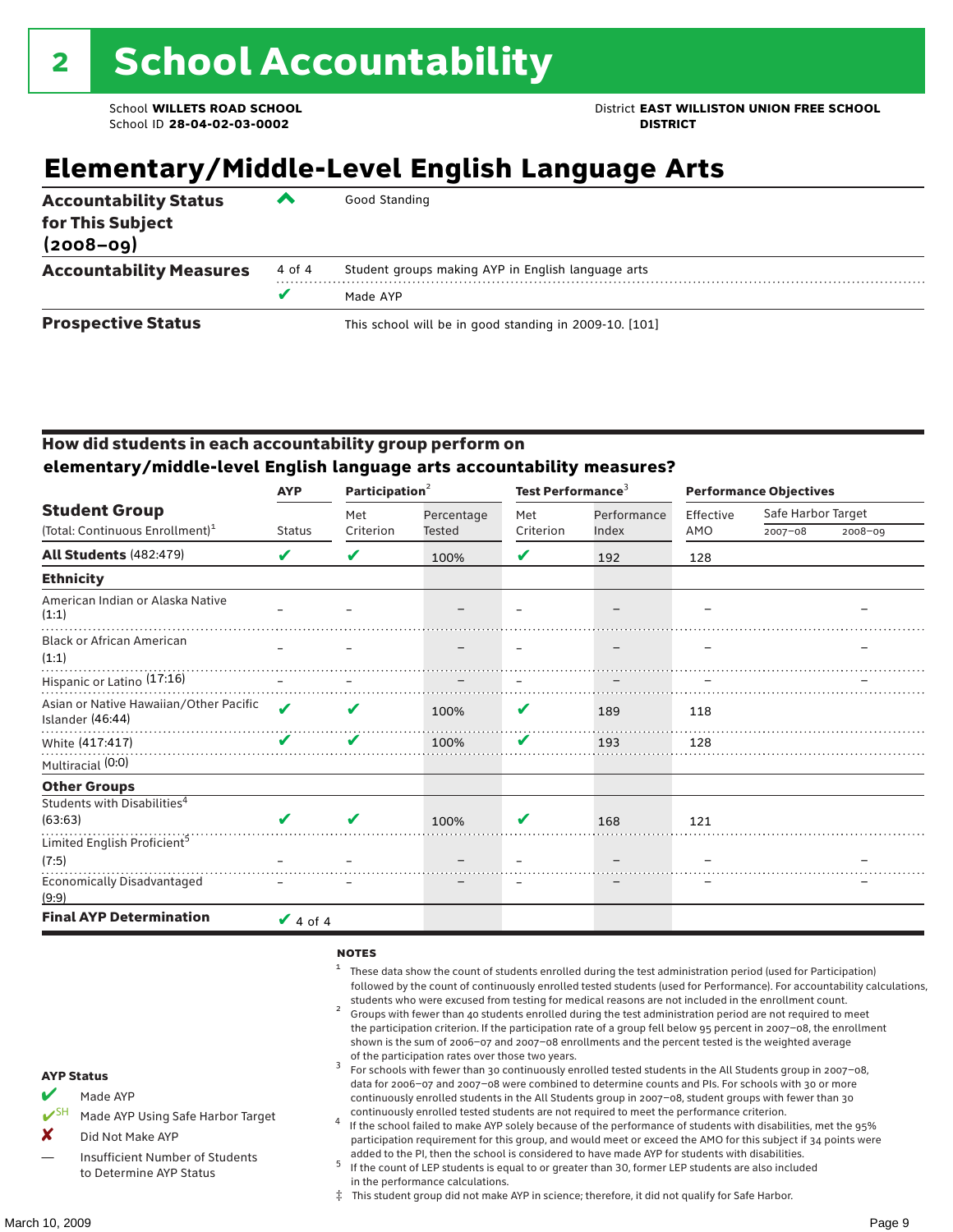School **WILLETS ROAD SCHOOL** District **EAST WILLISTON UNION FREE SCHOOL**

# **Elementary/Middle-Level Mathematics**

| <b>Accountability Status</b><br>for This Subject<br>$(2008 - 09)$ | ▰      | Good Standing                                          |
|-------------------------------------------------------------------|--------|--------------------------------------------------------|
| <b>Accountability Measures</b>                                    | 4 of 4 | Student groups making AYP in mathematics               |
|                                                                   |        | Made AYP                                               |
| <b>Prospective Status</b>                                         |        | This school will be in good standing in 2009-10. [101] |

### How did students in each accountability group perform on **elementary/middle-level mathematics accountability measures?**

|                                                            | <b>AYP</b>    | Participation <sup>2</sup> |            | Test Performance <sup>3</sup> |             | <b>Performance Objectives</b> |                    |         |  |
|------------------------------------------------------------|---------------|----------------------------|------------|-------------------------------|-------------|-------------------------------|--------------------|---------|--|
| <b>Student Group</b>                                       |               | Met                        | Percentage | Met                           | Performance | Effective                     | Safe Harbor Target |         |  |
| (Total: Continuous Enrollment) <sup>1</sup>                | <b>Status</b> | Criterion                  | Tested     | Criterion                     | Index       | AMO                           | $2007 - 08$        | 2008-09 |  |
| <b>All Students (482:480)</b>                              | ✔             | V                          | 100%       | V                             | 197         | 97                            |                    |         |  |
| <b>Ethnicity</b>                                           |               |                            |            |                               |             |                               |                    |         |  |
| American Indian or Alaska Native<br>(1:1)                  |               |                            |            |                               |             |                               |                    |         |  |
| <b>Black or African American</b><br>(1:1)                  |               |                            |            |                               |             |                               |                    |         |  |
| Hispanic or Latino (17:16)                                 |               |                            |            |                               |             |                               |                    |         |  |
| Asian or Native Hawaiian/Other Pacific<br>Islander (46:46) | ✔             | V                          | 100%       | V                             | 200         | 88                            |                    |         |  |
| White (417:416)                                            | ✔             | V                          | 100%       | V                             | 197         | 97                            |                    |         |  |
| Multiracial (0:0)                                          |               |                            |            |                               |             |                               |                    |         |  |
| <b>Other Groups</b>                                        |               |                            |            |                               |             |                               |                    |         |  |
| Students with Disabilities <sup>4</sup><br>(63:63)         |               | V                          | 100%       | V                             | 184         | 90                            |                    |         |  |
| Limited English Proficient <sup>5</sup>                    |               |                            |            |                               |             |                               |                    |         |  |
| (7:7)                                                      |               |                            |            |                               |             |                               |                    |         |  |
| <b>Economically Disadvantaged</b><br>(9:9)                 |               |                            |            |                               |             |                               |                    |         |  |
| <b>Final AYP Determination</b>                             | $\vee$ 4 of 4 |                            |            |                               |             |                               |                    |         |  |

#### **NOTES**

- $1$  These data show the count of students enrolled during the test administration period (used for Participation) followed by the count of continuously enrolled tested students (used for Performance). For accountability calculations,
- students who were excused from testing for medical reasons are not included in the enrollment count.<br><sup>2</sup> Groups with fewer than 40 students enrolled during the test administration period are not required to meet the participation criterion. If the participation rate of a group fell below 95 percent in 2007–08, the enrollment shown is the sum of 2006–07 and 2007–08 enrollments and the percent tested is the weighted average
- of the participation rates over those two years.<br><sup>3</sup> For schools with fewer than 30 continuously enrolled tested students in the All Students group in 2007–08, data for 2006–07 and 2007–08 were combined to determine counts and PIs. For schools with 30 or more continuously enrolled students in the All Students group in 2007–08, student groups with fewer than 30
- continuously enrolled tested students are not required to meet the performance criterion. <sup>4</sup> If the school failed to make AYP solely because of the performance of students with disabilities, met the 95% participation requirement for this group, and would meet or exceed the AMO for this subject if 34 points were added to the PI, then the school is considered to have made AYP for students with disabilities.
- $5$  If the count of LEP students is equal to or greater than 30, former LEP students are also included in the performance calculations.
- ‡ This student group did not make AYP in science; therefore, it did not qualify for Safe Harbor.
- $M$  Made AYP
	- Made AYP Using Safe Harbor Target
- X Did Not Make AYP
- Insufficient Number of Students to Determine AYP Status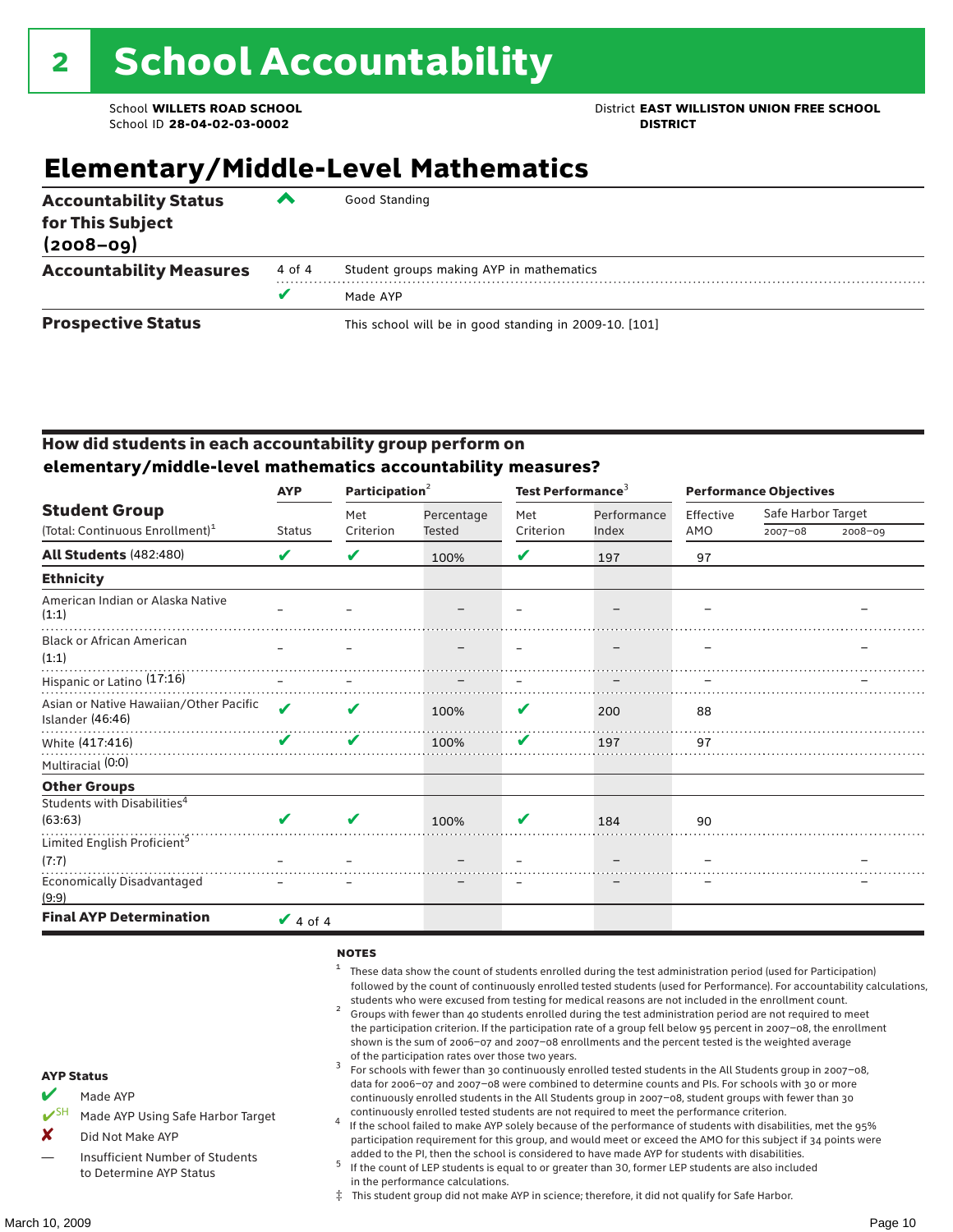### Summary of 2007–08 School Performance

Performance on the State assessments in English language arts, mathematics, and science at the elementary and middle levels is reported in terms of mean scores and the percentage of tested students scoring at or above Level 2, Level 3, and Level 4. Performance on the State assessments in ELA and mathematics at the secondary level is reported in terms of the percentage of students in a cohort scoring at these levels.

|                              | Percentage of students that<br>scored at or above Level 3 | Total<br>Tested |      |
|------------------------------|-----------------------------------------------------------|-----------------|------|
| <b>English Language Arts</b> | 0%                                                        | 50%             | 100% |
| Grade 5                      | 96%                                                       |                 | 158  |
| Grade 6                      | 91%                                                       |                 | 170  |
| Grade 7                      | 91%                                                       | 151             |      |
| <b>Mathematics</b>           |                                                           |                 |      |
| Grade 5                      | 99%                                                       |                 | 158  |
| Grade 6                      | 96%                                                       |                 | 171  |
| Grade 7                      | 97%                                                       |                 | 151  |

School **WILLETS ROAD SCHOOL** District **EAST WILLISTON UNION FREE SCHOOL**

### About the Performance Level Descriptors

#### Level 1: Not Meeting Learning Standards.

Student performance does not demonstrate an understanding of the content expected in the subject and grade level.

#### Level 2: Partially Meeting Learning Standards.

Student performance demonstrates a partial understanding of the content expected in the subject and grade level.

#### Level 3: Meeting Learning Standards.

Student performance demonstrates an understanding of the content expected in the subject and grade level.

#### Level 4: Meeting Learning Standards with Distinction.

Student performance demonstrates a thorough understanding of the content expected in the subject and grade level.

### How are Need/Resource Capacity (N/RC) categories determined?

Districts are divided into high, average, and low need categories based on their ability to meet the special needs of their students with local resources. Districts in the high need category are subdivided into four categories based on enrollment size and, in some cases, number of students per square mile. More information about the categories can be found in the *Report to the Governor and the Legislature on the Educational Status of the State's Schools* at www.emsc.nysed.gov/irts.

#### What are Similar Schools?

In this section, this school's performance is compared with that of similar schools.

Within each N/RC category, the Department identifies Similar Schools: schools that serve similar students and have similar resources. Each school report card compares the school's performance with that of similar schools. The following factors are considered in grouping schools: a) the grade level served by the school and b) rates of student poverty and limited English proficiency. Student poverty levels are indicated by determining the percentage of children in each school who participate in the free-lunch program. By combining these factors, a measure of student need is created and used to place schools into relatively low (lowest quartile), relatively high (highest quartile), and typical (mid-range) groups.

### This School's Similar Schools Group: **34**

All schools in this group are middle level schools in school districts with low student needs in relation to district resource capacity.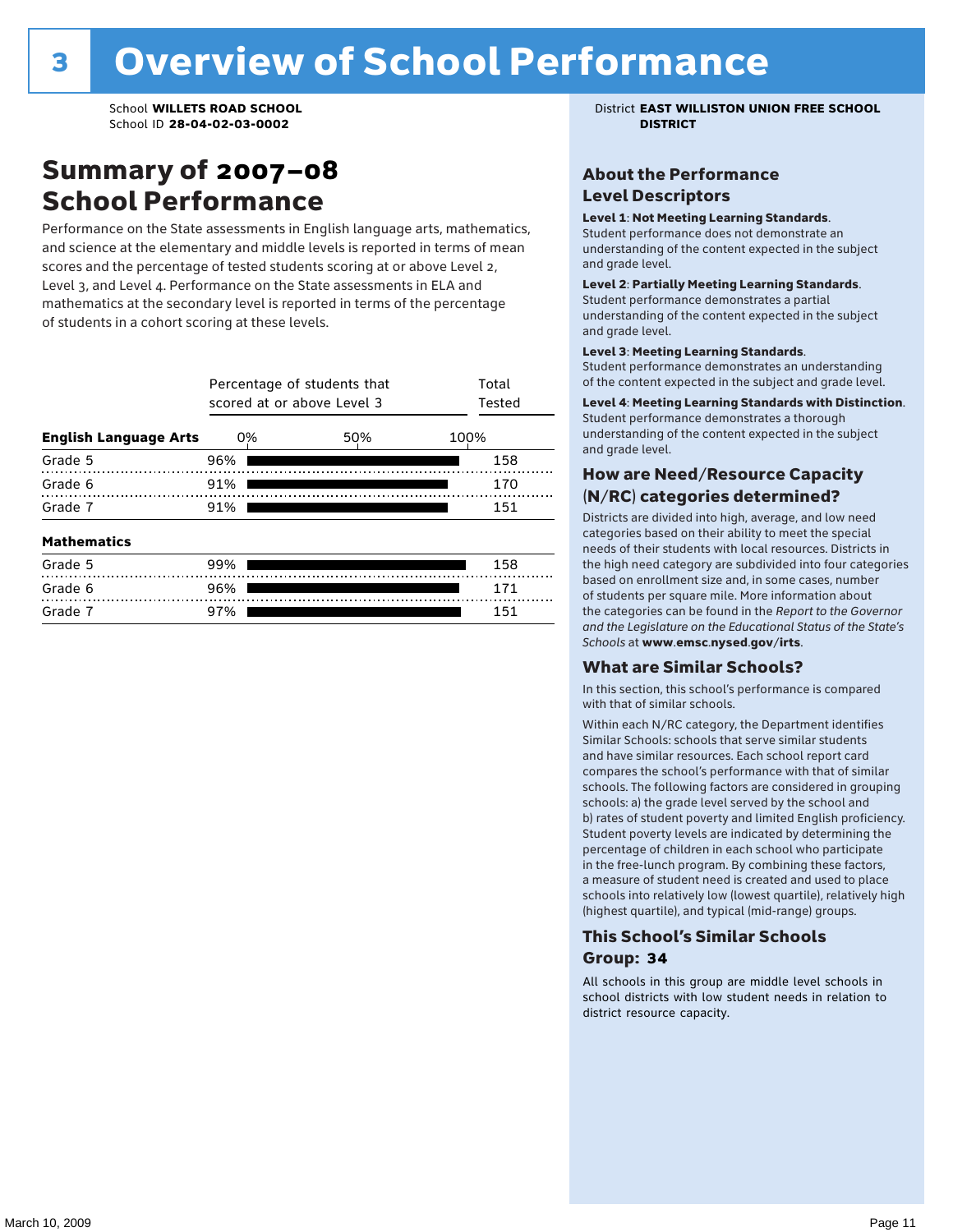School ID 28-04-02-03-0002

School **WILLETS ROAD SCHOOL**<br>School ID 28-04-02-03-0002<br>**DISTRICT** DISTRICT

# **This School's Results in Grade 5 English Language Arts**

|                                                                   |        | <b>This School</b>                        |            |            | <b>Similar Schools</b>                           |         |                |  |  |
|-------------------------------------------------------------------|--------|-------------------------------------------|------------|------------|--------------------------------------------------|---------|----------------|--|--|
|                                                                   |        | Percentage scoring at level(s):           |            |            | Percentage scoring at level(s):                  |         |                |  |  |
|                                                                   |        | $2 - 4$                                   | $3 - 4$    | 4          | $2 - 4$                                          | $3 - 4$ | $\overline{4}$ |  |  |
| 2008 Mean Score: 684                                              | Range: | 608-795                                   | 650-795    | 711-795    |                                                  |         |                |  |  |
| 2007 Mean Score: 683<br>$\blacksquare$ 2007-08<br>2006-07<br>a ka | 100%   | 100% 99%                                  | 96%<br>88% | 11% 13%    | 100%100%                                         | 95% 89% | 13% 13%        |  |  |
| Number of Tested Students:                                        |        | 158 164                                   | 151 145    | 18<br>- 21 |                                                  |         |                |  |  |
|                                                                   |        | $\sim$ $\sim$ $\sim$ $\sim$ $\sim$ $\sim$ |            |            | $\sim$ $\sim$ $\sim$ $\sim$ $\sim$ $\sim$ $\sim$ |         |                |  |  |

|                                                    |        | 2007-08 School Year |                                 |     | 2006-07 School Year |         |                                 |     |  |
|----------------------------------------------------|--------|---------------------|---------------------------------|-----|---------------------|---------|---------------------------------|-----|--|
| <b>Results by</b>                                  | Total  |                     | Percentage scoring at level(s): |     | Total               |         | Percentage scoring at level(s): |     |  |
| <b>Student Group</b>                               | Tested | $2 - 4$             | $3 - 4$                         | 4   | Tested              | $2 - 4$ | $3 - 4$                         | 4   |  |
| <b>All Students</b>                                | 158    | 100%                | 96%                             | 11% | 165                 | 99%     | 88%                             | 13% |  |
| Female                                             | 82     | 100%                | 96%                             | 15% | 80                  | 100%    | 90%                             | 18% |  |
| Male                                               | 76     | 100%                | 95%                             | 8%  | 85                  | 99%     | 86%                             | 8%  |  |
| American Indian or Alaska Native                   | 1      |                     |                                 |     |                     |         |                                 |     |  |
| Black or African American                          |        |                     |                                 |     |                     |         |                                 |     |  |
| Hispanic or Latino                                 | 3      |                     |                                 |     | 10                  | 90%     | 70%                             | 0%  |  |
| Asian or Native Hawaiian/Other<br>Pacific Islander | 20     |                     |                                 |     | 8                   | 100%    | 63%                             | 25% |  |
| White                                              | 134    | 100%                | 95%                             | 7%  | 147                 | 100%    | 90%                             | 13% |  |
| Multiracial                                        |        |                     |                                 |     |                     |         |                                 |     |  |
| Small Group Totals                                 | 24     | 100%                | 100%                            | 33% |                     |         |                                 |     |  |
| <b>General-Education Students</b>                  | 140    | 100%                | 99%                             | 13% | 149                 | 100%    | 91%                             | 13% |  |
| <b>Students with Disabilities</b>                  | 18     | 100%                | 67%                             | 0%  | 16                  | 94%     | 56%                             | 6%  |  |
| <b>English Proficient</b>                          | 158    | 100%                | 96%                             | 11% | 159                 | 99%     | 88%                             | 13% |  |
| Limited English Proficient                         |        |                     |                                 |     | 6                   | 100%    | 83%                             | 0%  |  |
| Economically Disadvantaged                         | 3      |                     |                                 |     | $\overline{2}$      |         |                                 |     |  |
| Not Disadvantaged                                  | 155    |                     |                                 |     | 163                 |         |                                 |     |  |
| Migrant                                            |        |                     |                                 |     |                     |         |                                 |     |  |
| Not Migrant                                        | 158    | 100%                | 96%                             | 11% | 165                 | 99%     | 88%                             | 13% |  |

**NOTES** 

The – symbol indicates that data for a group of students have been suppressed. If a group has fewer than five students,<br>data for that group and the next smallest group(s) are suppressed to protect the privacy of individual

| <b>Other</b>                                                                                         | 2007-08 School Year |                                        |         |     | 2006-07 School Year |                                        |         |     |
|------------------------------------------------------------------------------------------------------|---------------------|----------------------------------------|---------|-----|---------------------|----------------------------------------|---------|-----|
| <b>Assessments</b>                                                                                   | Total<br>Tested     | Number scoring at level(s):<br>$2 - 4$ | $3 - 4$ | 4   | Total<br>Tested     | Number scoring at level(s):<br>$2 - 4$ | $3 - 4$ | 4   |
| New York State Alternate Assessment<br>(NYSAA): Grade 5 Equivalent                                   |                     |                                        |         |     | 0                   |                                        |         |     |
| New York State English as a Second<br>Language Achievement Test (NYSESLAT) <sup>+</sup> :<br>Grade 5 |                     | N/A                                    | N/A     | N/A | 0                   | N/A                                    | N/A     | N/A |

† These counts represent recently arrived LEP students who used the NYSESLAT to fulfill the English language arts participation requirement.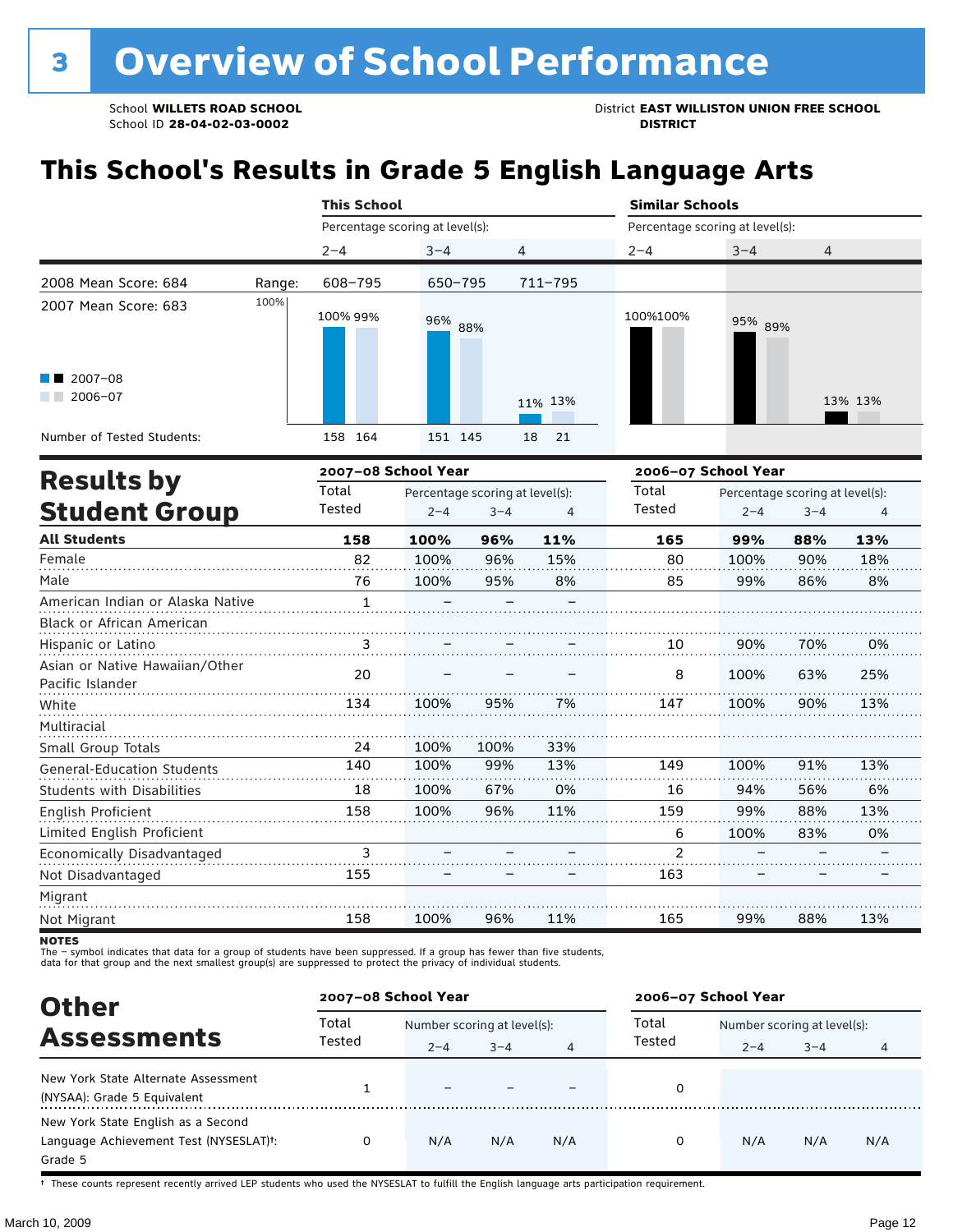School **WILLETS ROAD SCHOOL**<br>School ID 28-04-02-03-0002<br>**DISTRICT** DISTRICT

# **This School's Results in Grade 5 Mathematics**

|                                           |        | <b>This School</b>              |         |          | <b>Similar Schools</b>          |                                           |         |  |  |
|-------------------------------------------|--------|---------------------------------|---------|----------|---------------------------------|-------------------------------------------|---------|--|--|
|                                           |        | Percentage scoring at level(s): |         |          | Percentage scoring at level(s): |                                           |         |  |  |
|                                           |        | $2 - 4$                         | $3 - 4$ | 4        | $2 - 4$                         | $3 - 4$                                   | 4       |  |  |
| 2008 Mean Score: 693                      | Range: | 619-780                         | 650-780 | 699-780  |                                 |                                           |         |  |  |
| 2007 Mean Score: 686                      | 100%   | 100% 99%                        | 99% 93% |          | 100% 99%                        | 97% 93%                                   |         |  |  |
| $\blacksquare$ 2007-08<br>2006-07<br>a ka |        |                                 |         | 36% 31%  |                                 |                                           | 41% 34% |  |  |
| Number of Tested Students:                |        | 163<br>158                      | 156 154 | 57<br>51 |                                 |                                           |         |  |  |
|                                           |        | ------                          |         |          |                                 | $\sim$ $\sim$ $\sim$ $\sim$ $\sim$ $\sim$ |         |  |  |

|                                                    |        | 2007-08 School Year |                                 |     | 2006-07 School Year |         |                                 |     |
|----------------------------------------------------|--------|---------------------|---------------------------------|-----|---------------------|---------|---------------------------------|-----|
| <b>Results by</b>                                  | Total  |                     | Percentage scoring at level(s): |     | Total               |         | Percentage scoring at level(s): |     |
| <b>Student Group</b>                               | Tested | $2 - 4$             | $3 - 4$                         | 4   | Tested              | $2 - 4$ | $3 - 4$                         | 4   |
| <b>All Students</b>                                | 158    | 100%                | 99%                             | 36% | 165                 | 99%     | 93%                             | 31% |
| Female                                             | 82     | 100%                | 100%                            | 34% | 80                  | 100%    | 95%                             | 30% |
| Male                                               | 76     | 100%                | 97%                             | 38% | 85                  | 98%     | 92%                             | 32% |
| American Indian or Alaska Native                   | 1      |                     |                                 |     |                     |         |                                 |     |
| <b>Black or African American</b>                   |        |                     |                                 |     |                     |         |                                 |     |
| Hispanic or Latino                                 | 3      |                     |                                 |     | 10                  | 100%    | 80%                             | 10% |
| Asian or Native Hawaiian/Other<br>Pacific Islander | 20     |                     |                                 |     | 8                   | 88%     | 88%                             | 63% |
| White                                              | 134    | 100%                | 99%                             | 31% | 147                 | 99%     | 95%                             | 31% |
| Multiracial                                        |        |                     |                                 |     |                     |         |                                 |     |
| Small Group Totals                                 | 24     | 100%                | 100%                            | 63% |                     |         |                                 |     |
| <b>General-Education Students</b>                  | 140    | 100%                | 99%                             | 39% | 149                 | 99%     | 96%                             | 34% |
| <b>Students with Disabilities</b>                  | 18     | 100%                | 94%                             | 11% | 16                  | 94%     | 69%                             | 6%  |
| English Proficient                                 | 158    | 100%                | 99%                             | 36% | 159                 | 99%     | 94%                             | 32% |
| Limited English Proficient                         |        |                     |                                 |     | 6                   | 100%    | 67%                             | 0%  |
| Economically Disadvantaged                         | 3      |                     |                                 |     | $\mathfrak{p}$      |         |                                 |     |
| Not Disadvantaged                                  | 155    |                     |                                 |     | 163                 |         |                                 |     |
| Migrant                                            |        |                     |                                 |     |                     |         |                                 |     |
| Not Migrant                                        | 158    | 100%                | 99%                             | 36% | 165                 | 99%     | 93%                             | 31% |

**NOTES** 

The – symbol indicates that data for a group of students have been suppressed. If a group has fewer than five students,<br>data for that group and the next smallest group(s) are suppressed to protect the privacy of individual

| <b>Other</b>                                                       | 2007-08 School Year |                             |         |                          | 2006-07 School Year |                             |         |   |
|--------------------------------------------------------------------|---------------------|-----------------------------|---------|--------------------------|---------------------|-----------------------------|---------|---|
| <b>Assessments</b>                                                 | Total               | Number scoring at level(s): |         |                          | Total               | Number scoring at level(s): |         |   |
|                                                                    | Tested              | $2 - 4$                     | $3 - 4$ |                          | Tested              | $2 - 4$                     | $3 - 4$ | 4 |
| New York State Alternate Assessment<br>(NYSAA): Grade 5 Equivalent |                     |                             |         | $\overline{\phantom{0}}$ |                     |                             |         |   |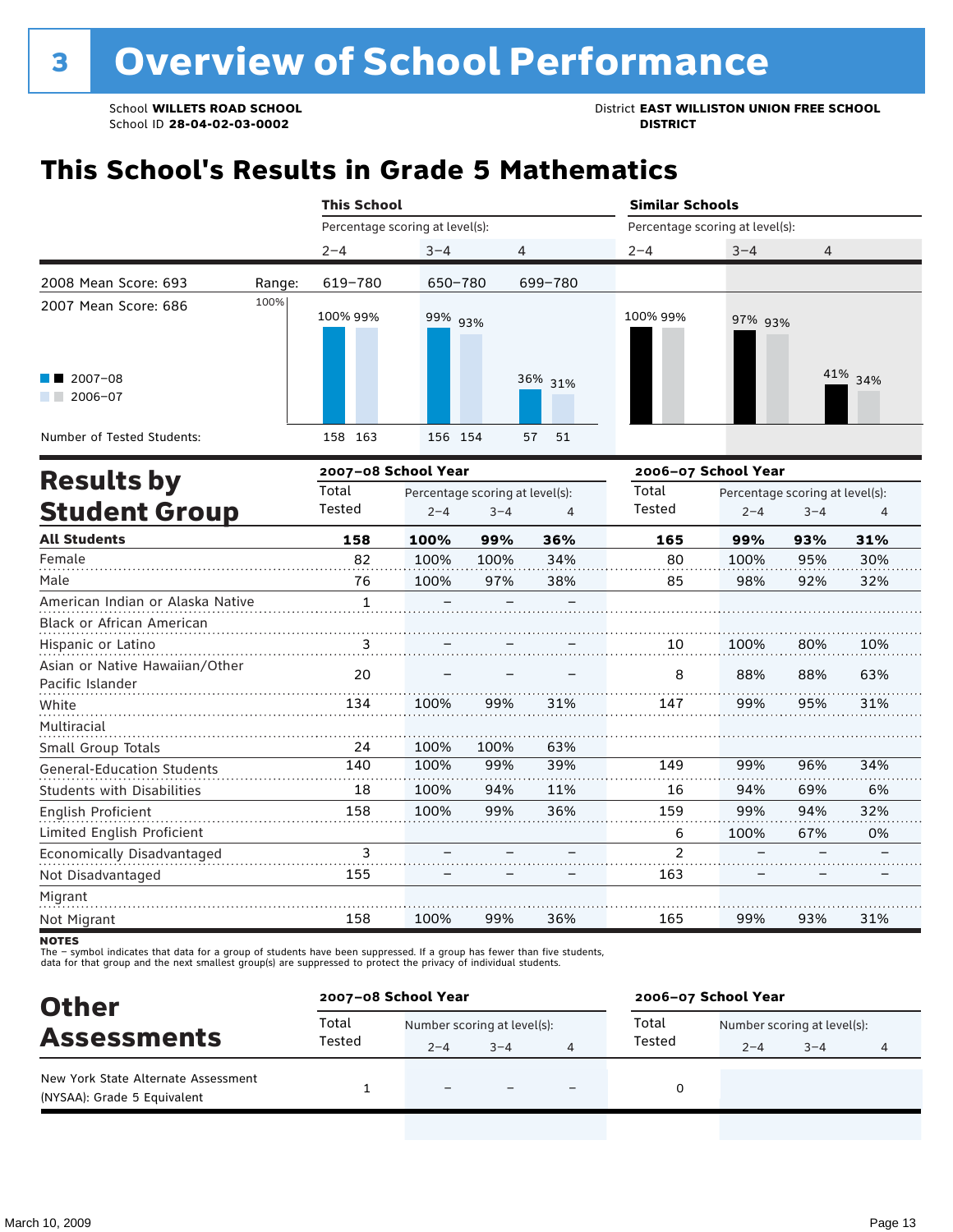School **WILLETS ROAD SCHOOL**<br>School ID 28-04-02-03-0002<br>**DISTRICT** DISTRICT

# **This School's Results in Grade 6 English Language Arts**

|                                                    |        | <b>This School</b>                       |         |                |          | <b>Similar Schools</b>          |                     |                                 |     |  |
|----------------------------------------------------|--------|------------------------------------------|---------|----------------|----------|---------------------------------|---------------------|---------------------------------|-----|--|
|                                                    |        | Percentage scoring at level(s):          |         |                |          | Percentage scoring at level(s): |                     |                                 |     |  |
|                                                    |        | $2 - 4$                                  | $3 - 4$ | $\overline{4}$ |          | $2 - 4$                         | $3 - 4$             | $\overline{4}$                  |     |  |
| 2008 Mean Score: 686                               | Range: | 598-785                                  | 650-785 |                | 705-785  |                                 |                     |                                 |     |  |
| 2007 Mean Score: 685                               | 100%   | 99% 100%                                 | 91% 85% |                |          | 100%100%                        | 89% 89%             |                                 |     |  |
| $2007 - 08$<br>$2006 - 07$                         |        |                                          |         |                | 21% 24%  |                                 |                     | 11%                             | 21% |  |
| Number of Tested Students:                         |        | 169 148                                  | 154 126 |                | 35<br>36 |                                 |                     |                                 |     |  |
|                                                    |        | 2007-08 School Year                      |         |                |          |                                 | 2006-07 School Year |                                 |     |  |
| <b>Results by</b>                                  |        | Total<br>Percentage scoring at level(s): |         |                |          | Total                           |                     | Percentage scoring at level(s): |     |  |
| <b>Student Group</b>                               |        | Tested                                   | $2 - 4$ | $3 - 4$        | 4        | Tested                          | $2 - 4$             | $3 - 4$                         | 4   |  |
| <b>All Students</b>                                |        | 170                                      | 99%     | 91%            | 21%      | 148                             | 100%                | 85%                             | 24% |  |
| Female                                             |        | 86                                       | 100%    | 97%            | 29%      | 68                              | 100%                | 88%                             | 37% |  |
| Male                                               |        | 84                                       | 99%     | 85%            | 12%      | 80                              | 100%                | 83%                             | 14% |  |
| American Indian or Alaska Native                   |        |                                          |         |                |          |                                 |                     |                                 |     |  |
| <b>Black or African American</b>                   |        |                                          |         |                |          | $\mathbf{1}$                    |                     |                                 |     |  |
| Hispanic or Latino                                 |        | 11                                       | 100%    | 82%            |          |                                 |                     |                                 |     |  |
| Asian or Native Hawaiian/Other<br>Pacific Islander |        | 8                                        | 100%    | 75%            | 38%      | 16                              |                     |                                 |     |  |
| White                                              |        | 151                                      | 99%     | 92%            | 21%      | 129                             | 100%                | 85%                             | 26% |  |
| Multiracial                                        |        |                                          |         |                |          |                                 |                     |                                 |     |  |
| Small Group Totals                                 |        |                                          |         |                |          | 19                              | 100%                | 84%                             | 16% |  |
| <b>General-Education Students</b>                  |        | $\overline{148}$                         | 100%    | 95%            | 24%      | 131                             | 100%                | 91%                             | 27% |  |
|                                                    |        |                                          |         |                |          |                                 |                     |                                 |     |  |

| General-Education Students        | ᅩᆠ୰ | <b>10070</b> | <i>JJ /</i> U | $2 + 70$ | ᆂᆆᆂ   | <b>10070</b> | 77.70 | 21/0 |
|-----------------------------------|-----|--------------|---------------|----------|-------|--------------|-------|------|
| <b>Students with Disabilities</b> |     | 95%          | 64%           | 0%       |       | 100%         | 41%   | 0%   |
| English Proficient                | 168 |              |               |          | 144   |              |       |      |
| Limited English Proficient        |     |              |               |          |       |              |       |      |
| Economically Disadvantaged        |     |              |               |          |       |              |       |      |
| Not Disadvantaged                 | 168 |              |               |          | 1 4 4 |              |       |      |
| Migrant                           |     |              |               |          |       |              |       |      |
| Not Migrant                       | 170 | 99%          | 91%           | 21%      | 48    | 100%         | 85%   | 24%  |

**NOTES** 

The – symbol indicates that data for a group of students have been suppressed. If a group has fewer than five students,<br>data for that group and the next smallest group(s) are suppressed to protect the privacy of individual

| <b>Other</b>                                                                                         | 2007-08 School Year                                                  |     |     |     | 2006-07 School Year |                                        |         |     |
|------------------------------------------------------------------------------------------------------|----------------------------------------------------------------------|-----|-----|-----|---------------------|----------------------------------------|---------|-----|
| <b>Assessments</b>                                                                                   | Total<br>Number scoring at level(s):<br>Tested<br>$3 - 4$<br>$2 - 4$ |     |     |     | Total<br>Tested     | Number scoring at level(s):<br>$2 - 4$ | $3 - 4$ | 4   |
| New York State Alternate Assessment<br>(NYSAA): Grade 6 Equivalent                                   |                                                                      |     |     |     | 0                   |                                        |         |     |
| New York State English as a Second<br>Language Achievement Test (NYSESLAT) <sup>t</sup> :<br>Grade 6 |                                                                      | N/A | N/A | N/A | 0                   | N/A                                    | N/A     | N/A |

† These counts represent recently arrived LEP students who used the NYSESLAT to fulfill the English language arts participation requirement.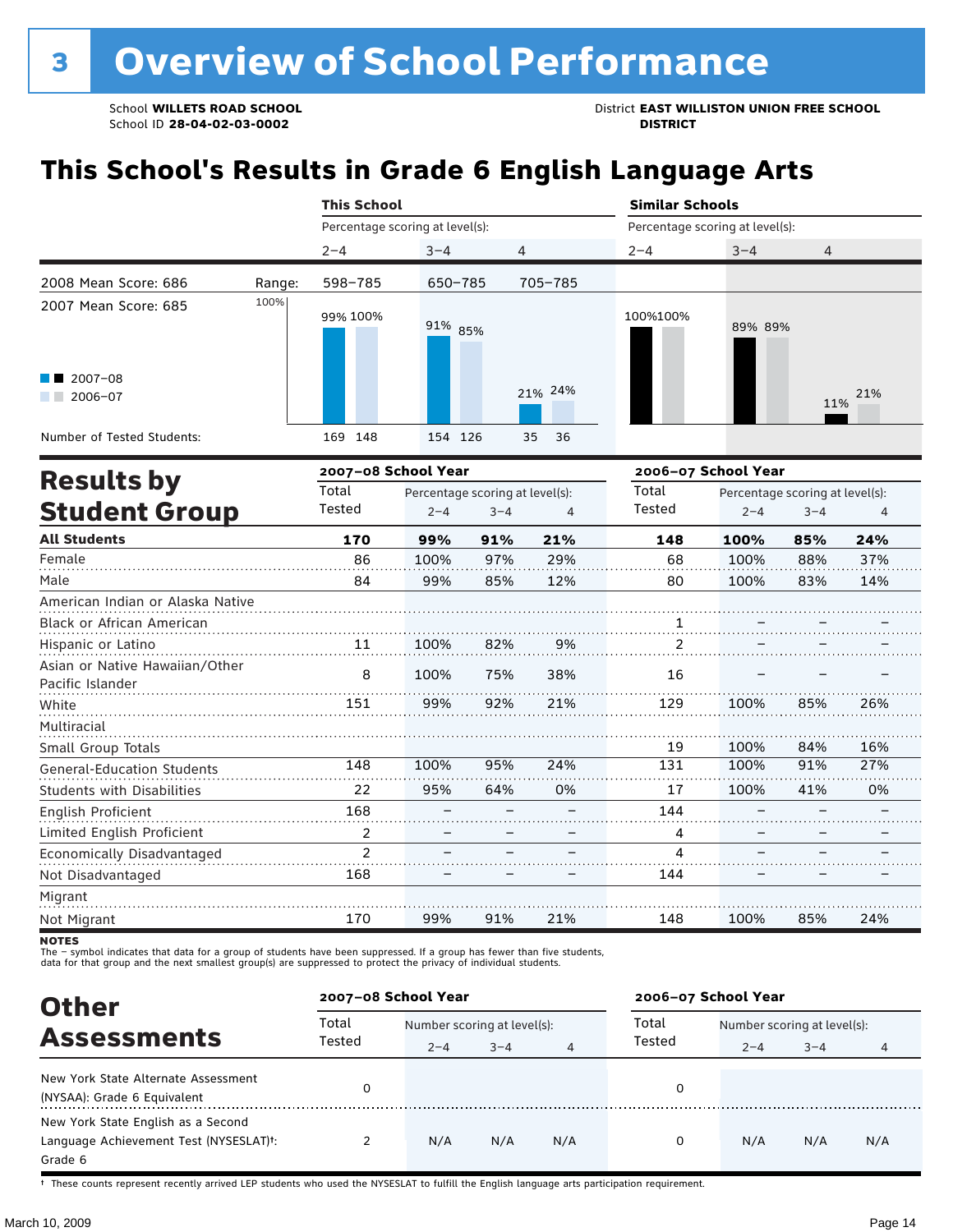School **WILLETS ROAD SCHOOL**<br>School ID 28-04-02-03-0002<br>**DISTRICT** DISTRICT

# **This School's Results in Grade 6 Mathematics**

|                                                    |        | <b>This School</b>              |         |                                 |                | <b>Similar Schools</b>          |                                 |         |         |  |  |
|----------------------------------------------------|--------|---------------------------------|---------|---------------------------------|----------------|---------------------------------|---------------------------------|---------|---------|--|--|
|                                                    |        | Percentage scoring at level(s): |         |                                 |                | Percentage scoring at level(s): |                                 |         |         |  |  |
|                                                    |        | $2 - 4$                         | $3 - 4$ |                                 | 4              | $2 - 4$                         | $3 - 4$                         | 4       |         |  |  |
| 2008 Mean Score: 695                               | Range: | 616-780                         | 650-780 |                                 | 696-780        |                                 |                                 |         |         |  |  |
| 2007 Mean Score: 689                               | 100%   | 99% 99%                         | 96%     | 85%                             |                | 99% 98%                         | 94% 91%                         |         |         |  |  |
| $2007 - 08$<br>$2006 - 07$                         |        |                                 |         |                                 | 45% 39%        |                                 |                                 |         | 45% 38% |  |  |
| Number of Tested Students:                         |        | 170 146                         | 164 126 |                                 | 57<br>77       |                                 |                                 |         |         |  |  |
| <b>Results by</b>                                  |        | 2007-08 School Year             |         |                                 |                | 2006-07 School Year             |                                 |         |         |  |  |
|                                                    |        | Total                           |         | Percentage scoring at level(s): |                | Total                           | Percentage scoring at level(s): |         |         |  |  |
| <b>Student Group</b>                               |        | Tested                          | $2 - 4$ | $3 - 4$                         | $\overline{4}$ | <b>Tested</b>                   | $2 - 4$                         | $3 - 4$ | 4       |  |  |
| <b>All Students</b>                                |        | 171                             | 99%     | 96%                             | 45%            | 148                             | 99%                             | 85%     | 39%     |  |  |
| Female                                             |        | 85                              | 100%    | 98%                             | 51%            | 68                              | 100%                            | 87%     | 32%     |  |  |
| Male                                               |        | 86                              | 99%     | 94%                             | 40%            | 80                              | 98%                             | 84%     | 44%     |  |  |
| American Indian or Alaska Native                   |        |                                 |         |                                 |                |                                 |                                 |         |         |  |  |
| Black or African American                          |        |                                 |         |                                 |                |                                 |                                 |         |         |  |  |
| Hispanic or Latino                                 |        | 11                              | 100%    | 91%                             | 27%            | 2                               |                                 |         |         |  |  |
| Asian or Native Hawaiian/Other<br>Pacific Islander |        | 10                              | 100%    | 100%                            | 60%            | 16                              |                                 |         |         |  |  |
| White                                              |        | 150                             | 99%     | 96%                             | 45%            | 129                             | 99%                             | 85%     | 37%     |  |  |
| Multiracial                                        |        |                                 |         |                                 |                |                                 |                                 |         |         |  |  |
| Small Group Totals                                 |        |                                 |         |                                 |                | 19                              | 95%                             | 84%     | 47%     |  |  |
| General-Education Students                         |        | 149                             | 100%    | 99%                             | 51%            | 131                             | 99%                             | 89%     | 44%     |  |  |
| <b>Students with Disabilities</b>                  |        | 22                              | 95%     | 73%                             | 5%             | 17                              | 94%                             | 53%     | 0%      |  |  |
| English Proficient                                 |        | 167                             |         |                                 |                | 144                             |                                 |         |         |  |  |
| Limited English Proficient                         |        | 4                               |         |                                 |                | 4                               |                                 |         |         |  |  |
| Economically Disadvantaged                         |        | $\overline{c}$                  |         |                                 |                | 4                               |                                 |         |         |  |  |
| Not Disadvantaged                                  |        | 169                             |         |                                 |                | 144                             |                                 |         |         |  |  |
| Migrant                                            |        |                                 |         |                                 |                |                                 |                                 |         |         |  |  |

<sup>...................</sup> 99% Not Migrant 171 96% 45% 148 99% 85% 39%

The – symbol indicates that data for a group of students have been suppressed. If a group has fewer than five students,<br>data for that group and the next smallest group(s) are suppressed to protect the privacy of individual

| 2007-08 School Year<br><b>Other</b>                                |                 |                             |         |  | 2006-07 School Year |                             |         |   |  |
|--------------------------------------------------------------------|-----------------|-----------------------------|---------|--|---------------------|-----------------------------|---------|---|--|
| <b>Assessments</b>                                                 | Total<br>Tested | Number scoring at level(s): |         |  | Total               | Number scoring at level(s): |         |   |  |
|                                                                    |                 | $2 - 4$                     | $3 - 4$ |  | Tested              | $2 - 4$                     | $3 - 4$ | 4 |  |
| New York State Alternate Assessment<br>(NYSAA): Grade 6 Equivalent |                 |                             |         |  | 0                   |                             |         |   |  |

**NOTES**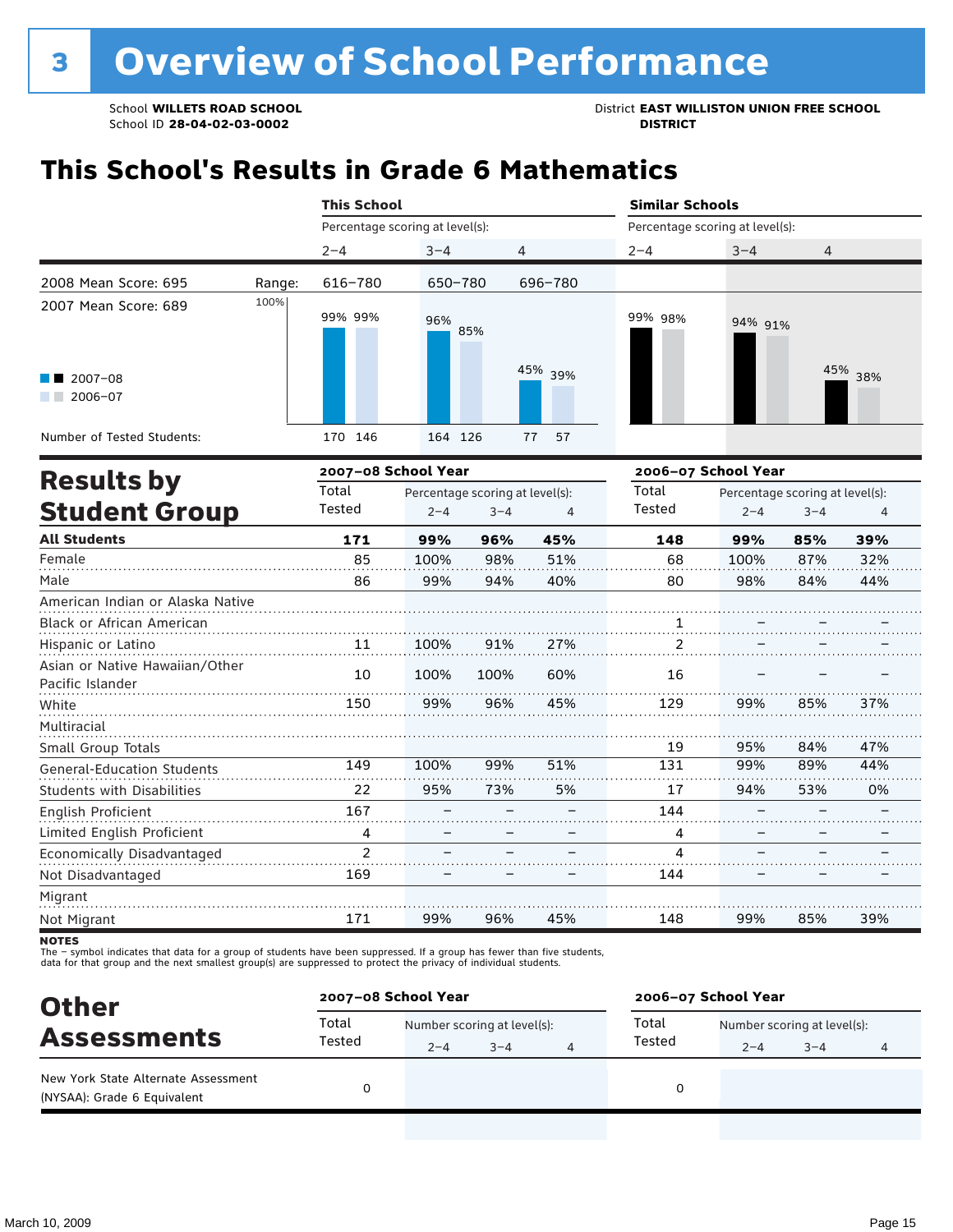School ID 28-04-02-03-0002

School **WILLETS ROAD SCHOOL**<br>School ID 28-04-02-03-0002<br>**DISTRICT** DISTRICT

# **This School's Results in Grade 7 English Language Arts**

|                                     |        | <b>This School</b>              |         |         | <b>Similar Schools</b>          |                                 |                                 |         |     |  |  |
|-------------------------------------|--------|---------------------------------|---------|---------|---------------------------------|---------------------------------|---------------------------------|---------|-----|--|--|
|                                     |        | Percentage scoring at level(s): |         |         |                                 | Percentage scoring at level(s): |                                 |         |     |  |  |
|                                     |        | $2 - 4$                         | $3 - 4$ |         | 4                               | $2 - 4$                         | $3 - 4$                         | 4       |     |  |  |
| 2008 Mean Score: 682                | Range: | 600-790                         | 650-790 |         | 712-790                         |                                 |                                 |         |     |  |  |
| 2007 Mean Score: 685<br>$2007 - 08$ | 100%   | 100%100%                        | 91% 88% |         |                                 | 100% 99%                        | 91% 85%                         |         |     |  |  |
| $2006 - 07$                         |        |                                 |         |         | 20%<br>8%                       |                                 |                                 | 6%      | 14% |  |  |
| Number of Tested Students:          |        | 151 161                         | 137 142 |         | 12<br>32                        |                                 |                                 |         |     |  |  |
|                                     |        | 2007-08 School Year             |         |         |                                 | 2006-07 School Year             |                                 |         |     |  |  |
| <b>Results by</b>                   |        | Total                           |         |         | Percentage scoring at level(s): | Total                           | Percentage scoring at level(s): |         |     |  |  |
| <b>Student Group</b>                |        | Tested                          | $2 - 4$ | $3 - 4$ | 4                               | Tested                          | $2 - 4$                         | $3 - 4$ | 4   |  |  |
| <b>All Students</b>                 |        | 151                             | 100%    | 91%     | 8%                              | 161                             | 100%                            | 88%     | 20% |  |  |
| Female                              |        | 72                              | 100%    | 93%     | 8%                              | 73                              | 100%                            | 90%     | 22% |  |  |
| Male                                |        | 79                              | 100%    | 89%     | 8%                              | 88                              | 100%                            | 86%     | 18% |  |  |
|                                     |        |                                 |         |         |                                 |                                 |                                 |         |     |  |  |

| American Indian or Alaska Native  |     |      |     |    |     |      |     |     |
|-----------------------------------|-----|------|-----|----|-----|------|-----|-----|
| <b>Black or African American</b>  | 1   |      |     |    | 2   |      |     |     |
| Hispanic or Latino                | 3   |      |     |    |     |      |     |     |
| Asian or Native Hawaiian/Other    | 16  |      |     |    | 12  |      |     |     |
| Pacific Islander                  |     |      |     |    |     |      |     |     |
| White                             | 131 | 100% | 92% | 8% | 145 | 100% | 88% | 18% |
| Multiracial                       |     |      |     |    |     |      |     |     |
| Small Group Totals                | 20  | 100% | 80% | 5% | 16  | 100% | 88% | 38% |
| <b>General-Education Students</b> | 129 | 100% | 93% | 9% | 144 | 100% | 94% | 22% |
| <b>Students with Disabilities</b> | 22  | 100% | 77% | 0% | 17  | 100% | 41% | 0%  |
| English Proficient                | 148 |      |     |    | 161 | 100% | 88% | 20% |
| Limited English Proficient        | 3   |      |     |    |     |      |     |     |
| Economically Disadvantaged        | Δ   |      |     |    |     |      |     |     |
| Not Disadvantaged                 | 147 |      |     |    | 160 |      |     |     |
| Migrant                           |     |      |     |    |     |      |     |     |
| Not Migrant                       | 151 | 100% | 91% | 8% | 161 | 100% | 88% | 20% |

**NOTES** 

The – symbol indicates that data for a group of students have been suppressed. If a group has fewer than five students,<br>data for that group and the next smallest group(s) are suppressed to protect the privacy of individual

| <b>Other</b>                                                                                         | 2007-08 School Year |                                        |         |     | 2006-07 School Year |                                        |         |     |  |
|------------------------------------------------------------------------------------------------------|---------------------|----------------------------------------|---------|-----|---------------------|----------------------------------------|---------|-----|--|
| <b>Assessments</b>                                                                                   | Total<br>Tested     | Number scoring at level(s):<br>$2 - 4$ | $3 - 4$ | 4   | Total<br>Tested     | Number scoring at level(s):<br>$2 - 4$ | $3 - 4$ | 4   |  |
| New York State Alternate Assessment<br>(NYSAA): Grade 7 Equivalent                                   |                     |                                        |         |     | 0                   |                                        |         |     |  |
| New York State English as a Second<br>Language Achievement Test (NYSESLAT) <sup>+</sup> :<br>Grade 7 |                     | N/A                                    | N/A     | N/A | 0                   | N/A                                    | N/A     | N/A |  |

† These counts represent recently arrived LEP students who used the NYSESLAT to fulfill the English language arts participation requirement.